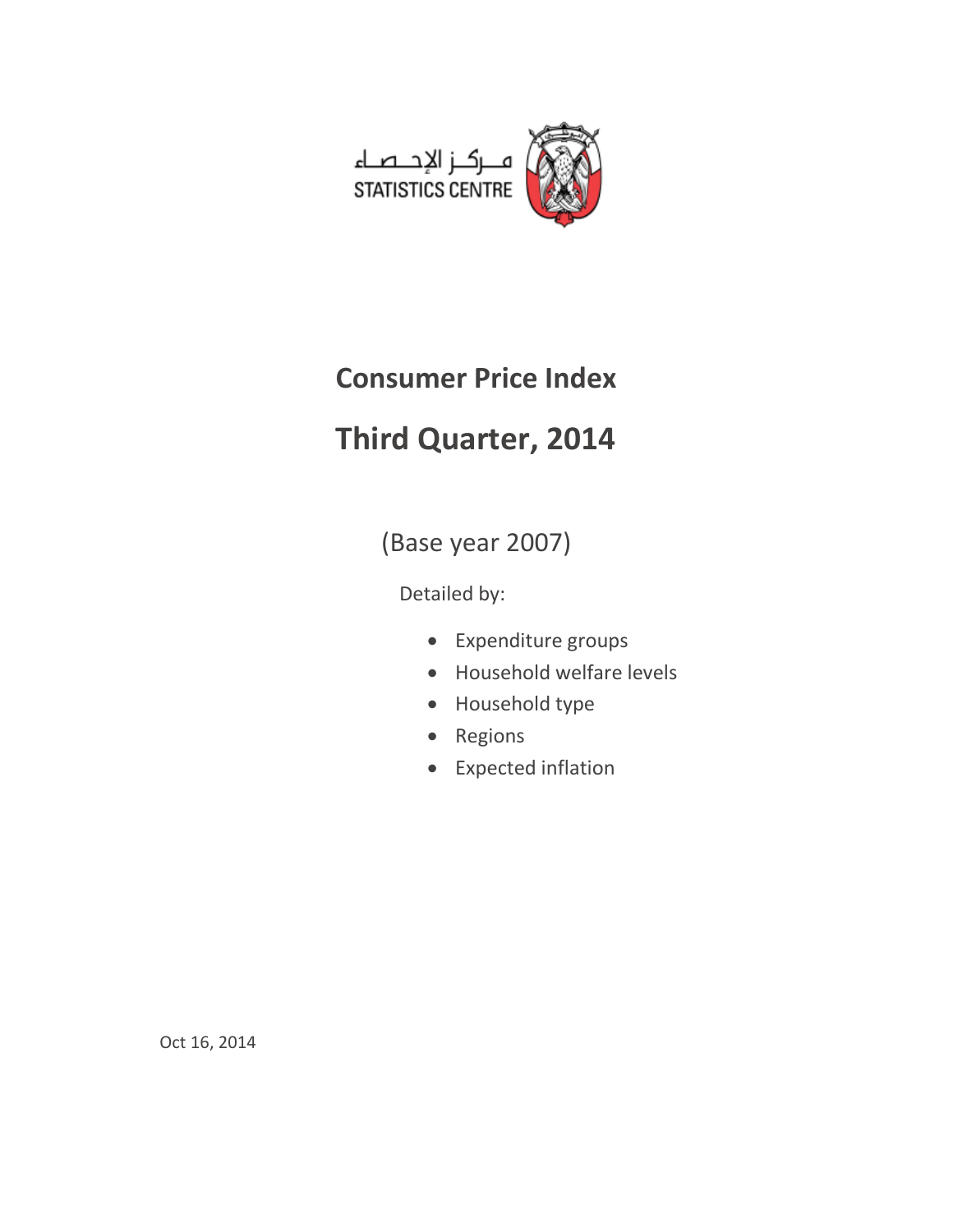# **Table of Contents**

| А.                                                                                           |  |
|----------------------------------------------------------------------------------------------|--|
| Average CPI for the First Nine months of 2014 compared with the same period of 2013. 6<br>В. |  |
| C.                                                                                           |  |
| D.                                                                                           |  |
| Comparing the CPI of September 2014 with the CPI of September 2013  9<br>1.                  |  |
| 2.                                                                                           |  |
| Ε.                                                                                           |  |
| Comparing the average CPI by household welfare level for the first nine months of<br>1.      |  |
| Comparing the average CPI by household welfare level for the month of September<br>2.        |  |
| Comparing the average CPI by household welfare level for the month of September<br>3.        |  |
| F.                                                                                           |  |
| Comparing the average CPI by household type for the first nine months of 2014 with<br>1.     |  |
| Comparing the average CPI by household type for the month of September 2014 with<br>2.       |  |
| Comparing the average CPI by household type for the month of September 2014 with<br>3.       |  |
| G.                                                                                           |  |
| 1.                                                                                           |  |
| 2.                                                                                           |  |
| 3.                                                                                           |  |
| Η.                                                                                           |  |
|                                                                                              |  |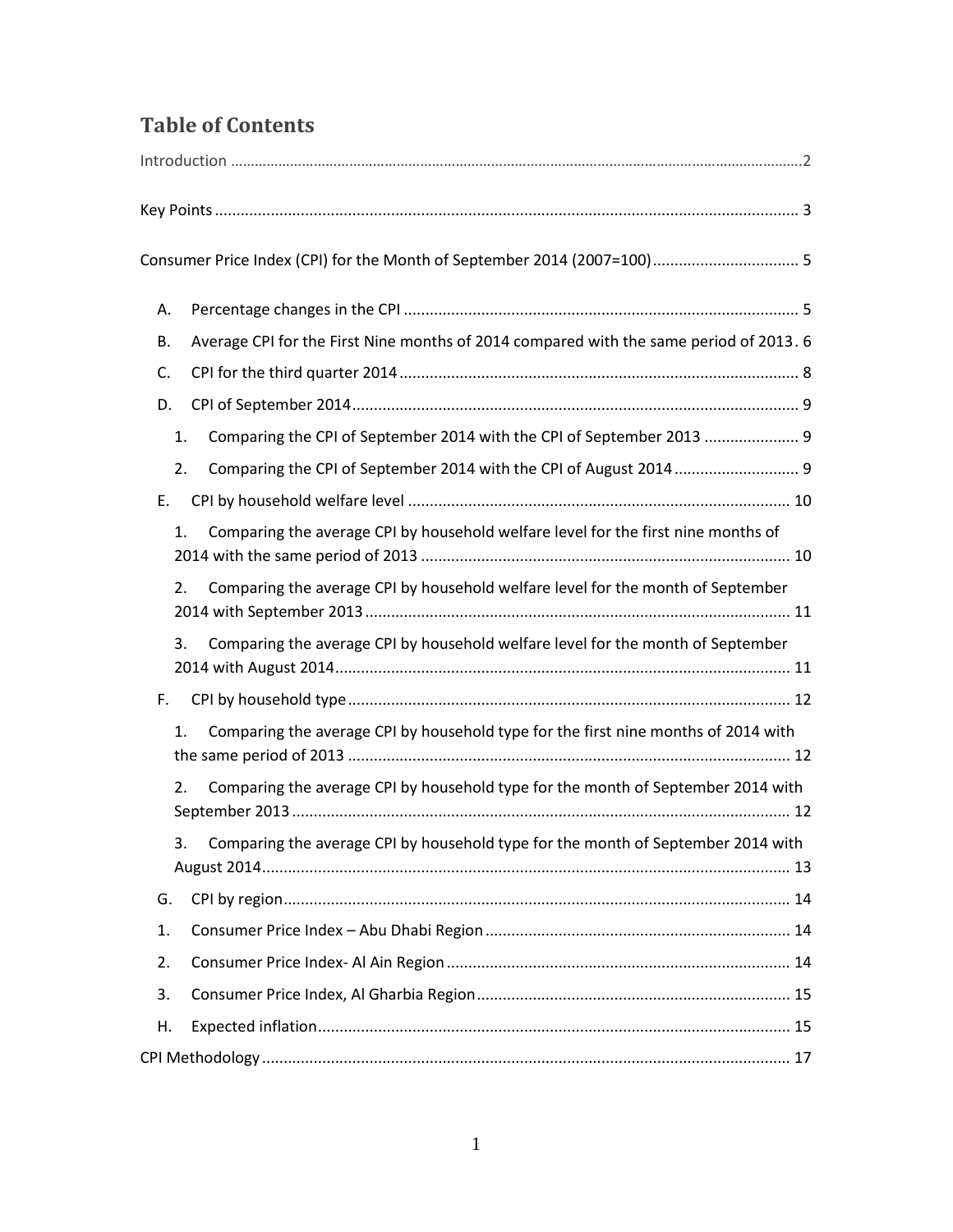# **Introduction**

The Consumer Price Index (CPI) is an important statistical indicator for the purposes of planning and research in various disciplines. Statistics centres and agencies in different countries consistently compile these indices, which depend on the prices of a basket of goods and services consumed by the household sector. The figures thus calculated constitute a time series that provides a measure of changes in the cost of living over time.

Therefore, Statistics Centre - Abu Dhabi has always taken interest in collecting the prices of those goods and services on a regular basis and publishes the indicators derived from this data, following the methodologies adopted internationally in this field.

The Price Indices Section at the Statistics Centre - Abu Dhabi compile CPI according to households' levels of welfare and type. For the welfare level approach, the population is divided into five segments (quintiles), which represent five standard of living levels based on average annual expenditure per capita.

For the household type approach, the population is divided into three types of households as set out in the results of the Household Income and Expenditure Survey (2007), namely, Citizen, Non-Citizen and Share households.

To represent all regions of the Emirate, the selected sample of items included in the Consumer Price Index basket uses actual data from the 2007 Household Income and Expenditure Survey. The sample of outlets were selected in such a way to represent points of purchase for a large base of consumers all over the Emirate of Abu Dhabi, taking into account the geographical distribution of sources within the Emirate.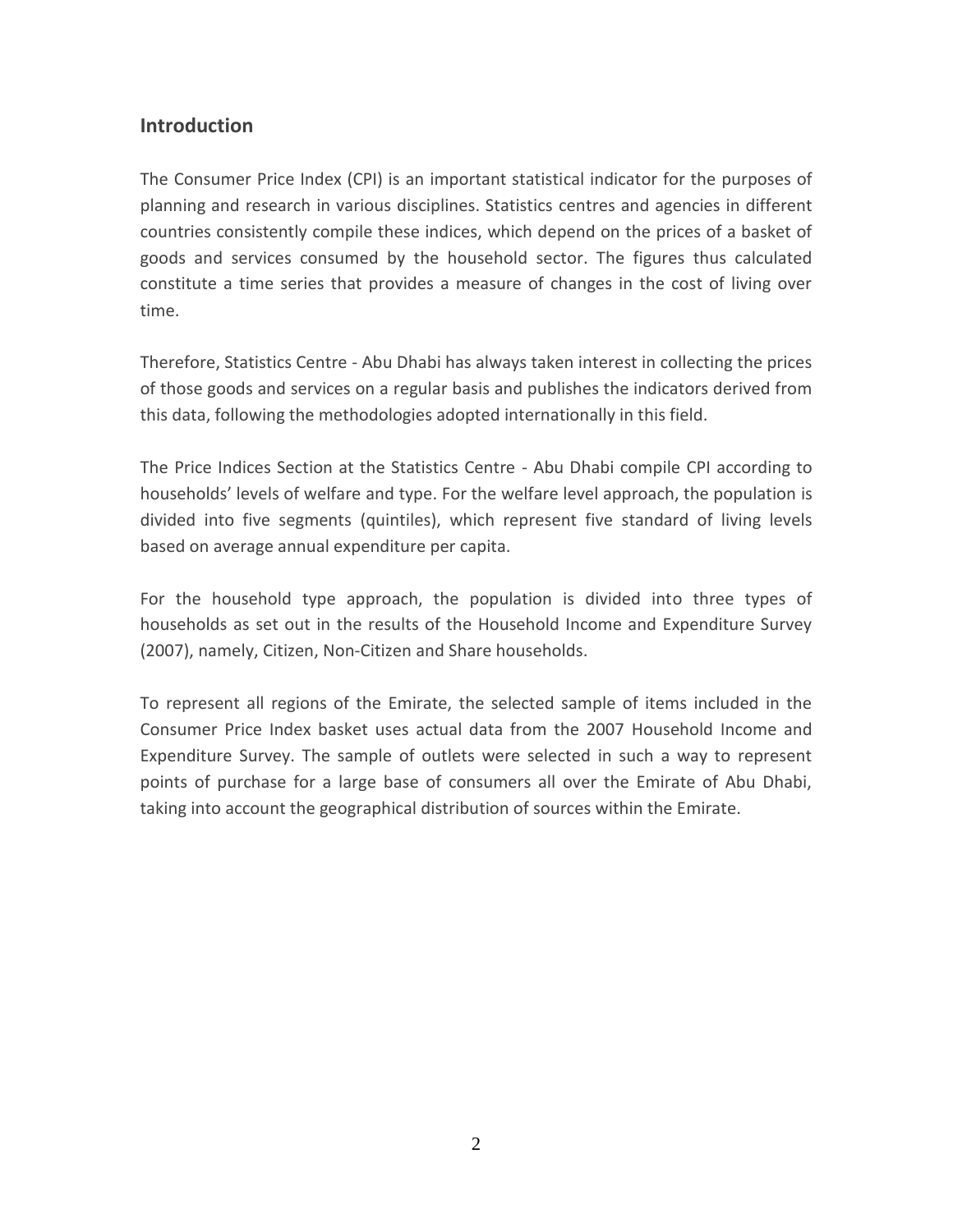# <span id="page-3-0"></span>**Key Points**

This publication provides an analysis of the results of the CPI for the month of September and the third quarter 2014 with the base year 2007. In addition, the publication provides the results of the CPI by household welfare levels and by household type, and expected inflation for the fourth quarter of 2014 and expected inflation –of 2014 .The main findings of this analysis are outlined below:

- $\triangleright$  The inflation rate in consumer prices for the first nine months of 2014 was 3.0%, compared with the same period of 2013, as shown by the increase in the CPI to 127.8 points during the first nine months of 2014, up from 124.1 points during the same period of 2013.
- $\triangleright$  The CPI increased by 3.7% in September 2014, compared with the same period of 2013, as shown by the increase in the CPI from 125.9 points in September 2013 to 130.6 points in September 2014.
- The CPI increased by 1.0% in September 2014 compared with August 2014.



## **Figure (1): CPI for the months of 2012, 2013, 2014**

Source: Statistics Centre- Abu Dhabi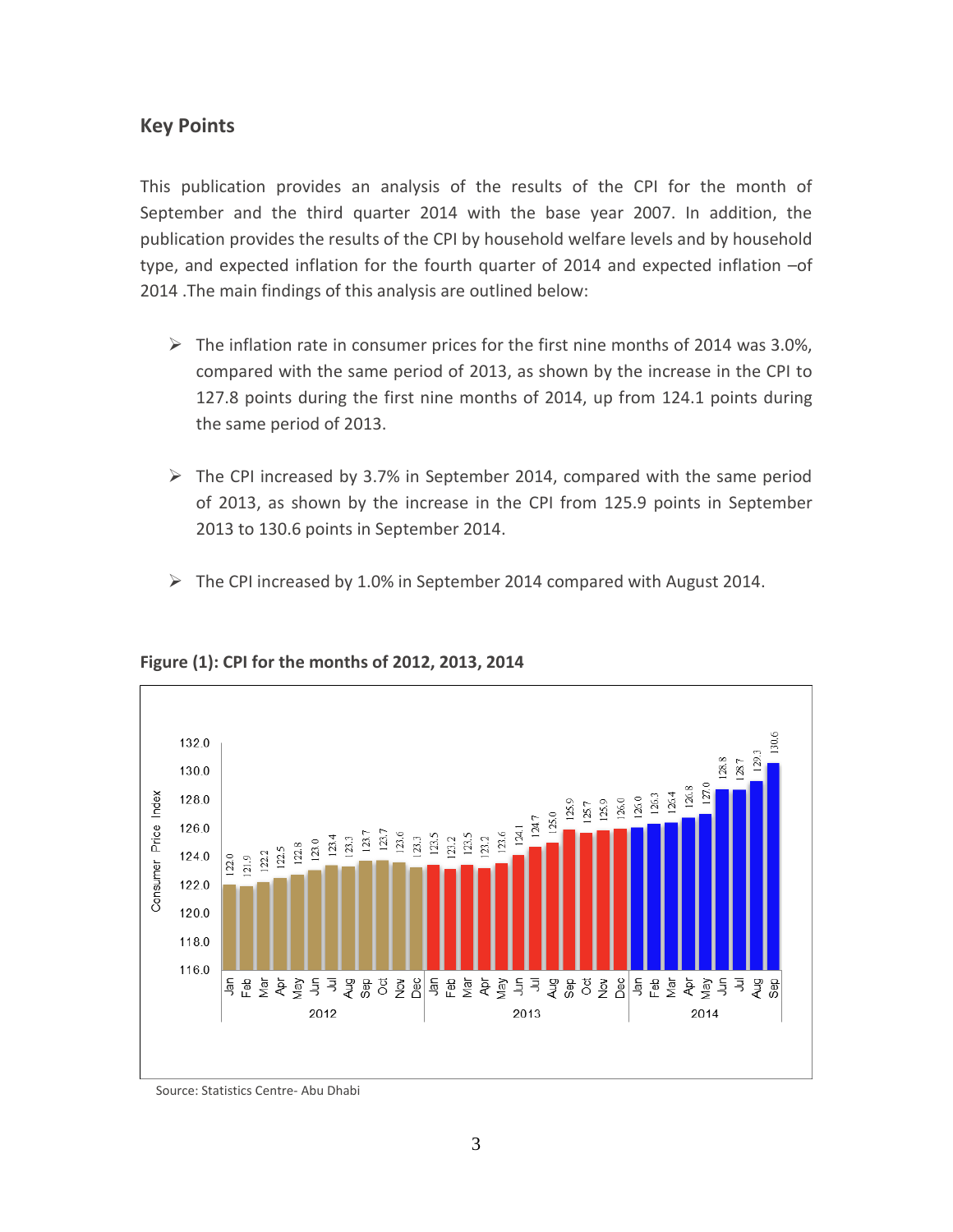- $\triangleright$  Consumer price index for Q3 2014 compared with Q3 2013 increased by 3.5%.
- $\triangleright$  Consumer price index for Q3 2014 compared with Q2 2014 increased by 1.6%.
- Consumer prices for households of the bottom welfare quintile increased by 2.2% during the first nine months of 2014 compared with the same period in 2013. For the other welfare levels, consumer prices grew by 3.0% for the middle welfare quintile and 3.1% for the households of the top quintile.
- $\triangleright$  The rise in consumer prices for the first nine months of 2014 compared with the same period in 2013, pushed up consumer prices for citizen households by 3.2%, and by 2.9% for non-citizen households and 2.3% for share households.
- $\triangleright$  Data of the CPI estimates for the fourth quarter 2014 shows that the average CPI is expected to be 130.7 points, an increase of 0.9% compared with the third quarter of 2014. The estimated annual inflation for the fourth quarter of 2014 is expected to be around 3.8%, compared with 3.5% annual inflation for the third quarter of 2014.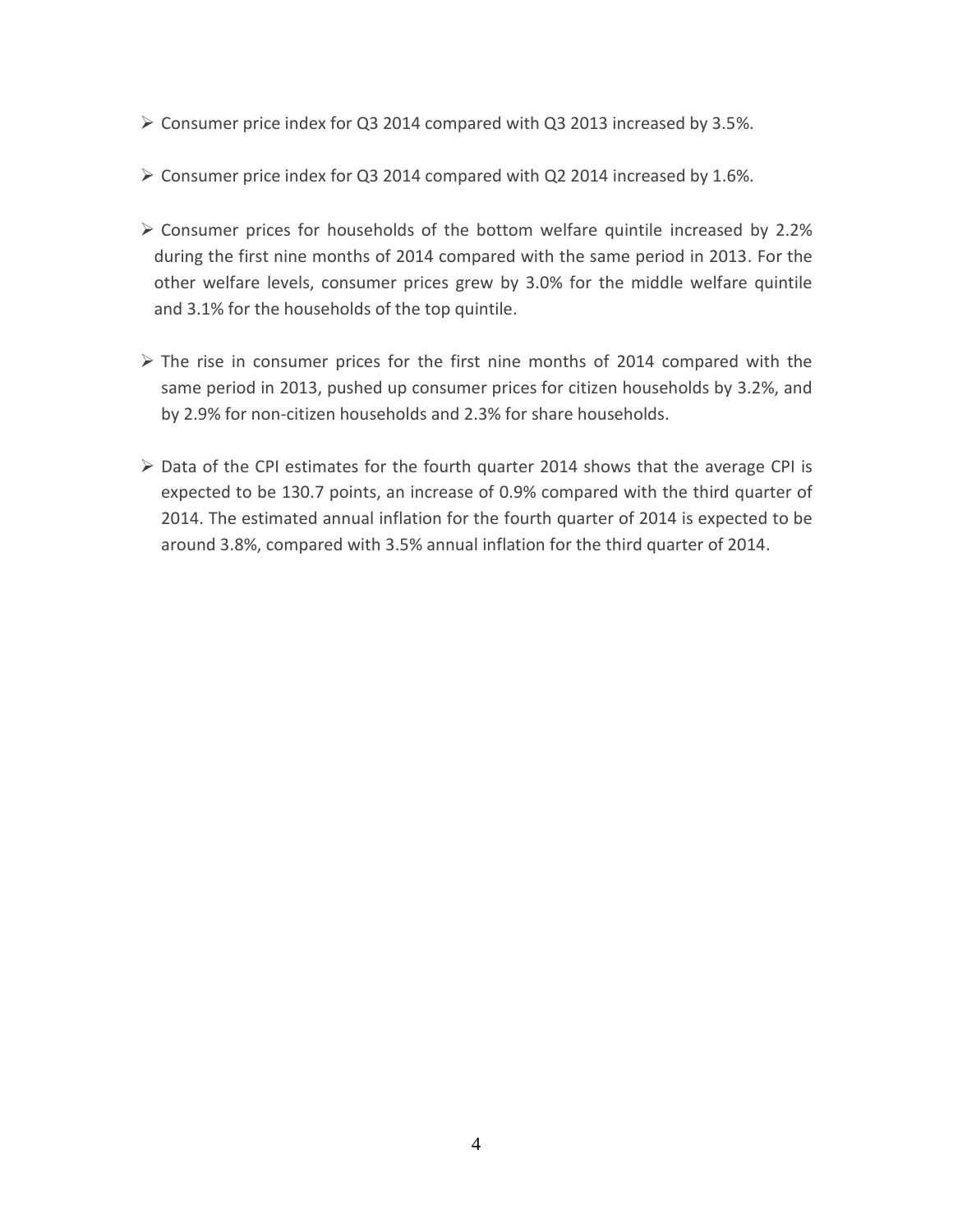# <span id="page-5-1"></span><span id="page-5-0"></span>**Consumer Price Index (CPI) for the Month of September 2014 (2007=100)**

# **A. Percentage changes in the CPI**

During the first nine months of 2014, the average consumer prices rose by 3.0% compared with the same period of 2013, with the CPI for the first nine months of 2014 at 127.8 points, compared with 124.1 points for the same period of 2013. This rise in prices reflects the net change in the consumer basket prices (resulting from upward and downward movement) during the periods compared.

| Year            | August    | September | Q <sub>2</sub> | Q3    | Jan - Sep |  |  |  |
|-----------------|-----------|-----------|----------------|-------|-----------|--|--|--|
|                 |           |           | <b>CPI</b>     |       |           |  |  |  |
| 2013            | 125.0     | 125.9     | 123.6          | 125.2 | 124.1     |  |  |  |
| 2014            | 129.3     | 130.6     | 127.5          | 129.5 | 127.8     |  |  |  |
|                 |           |           |                |       |           |  |  |  |
|                 | $-$ % $-$ |           |                |       |           |  |  |  |
| Relative change | 3.5       | 3.7       | 3.1            | 3.5   | 3.0       |  |  |  |
|                 |           |           |                |       |           |  |  |  |

# **Table (1): Consumer price index**

Source: Statistics Centre - Abu Dhabi



## **Figure (2): Annual inflation rates for the months of 2012, 2013 and 2014**

Source: Statistics Centre – Abu Dhabi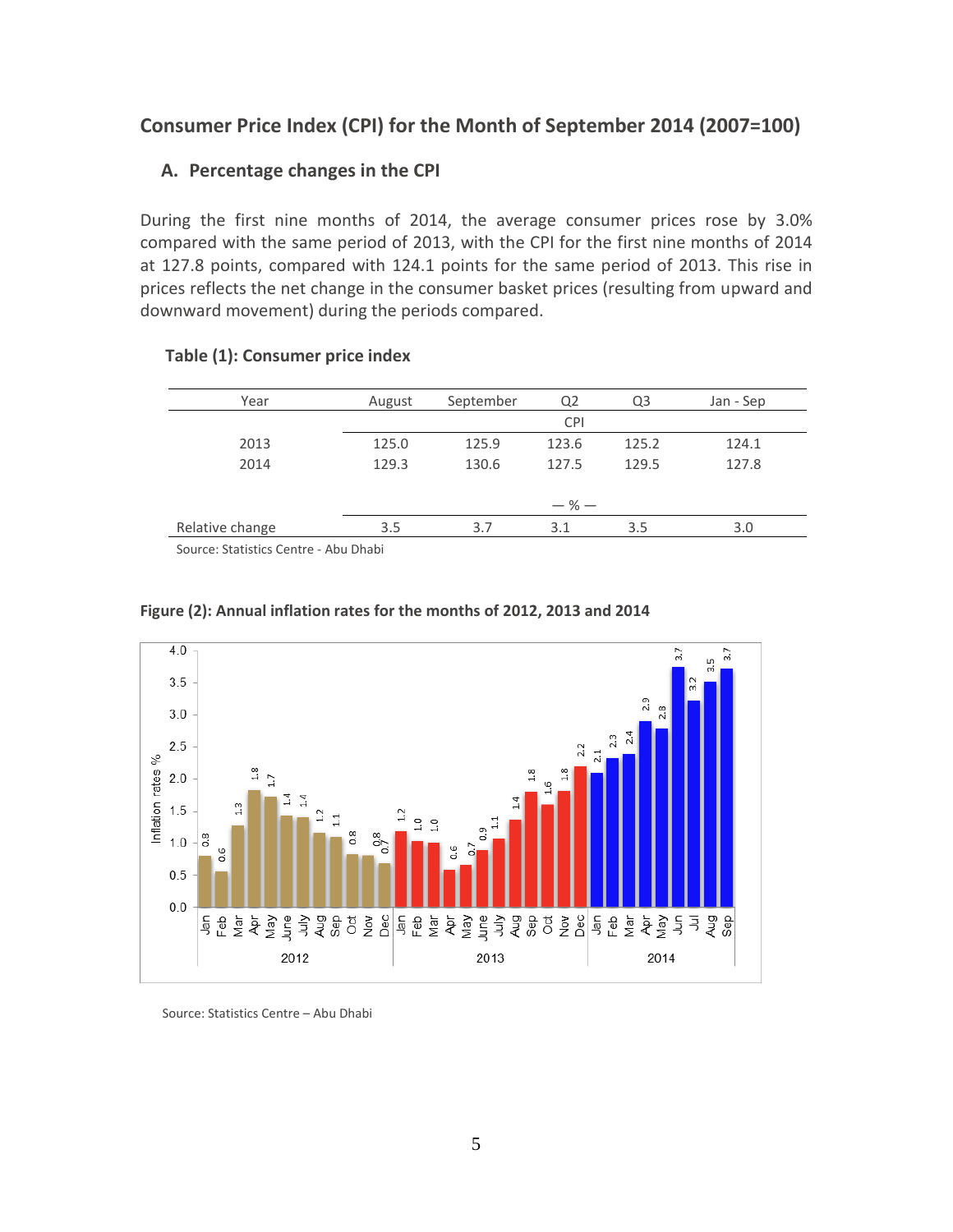# <span id="page-6-0"></span>**B. Average CPI for the First Nine months of 2014 compared with the same period of 2013**

Table (2) shows the twelve major expenditure groups, as per the Classification of Individual Consumption according to Purpose (COICOP), and the Weight or relative importance of each one of the main expenditure groups. The Weight of any group is the households' expenditure on that group as a proportion of total expenditure on all groups. The table also shows the relative change, which is the percentage rate of change in the prices of any given group for the first nine months of 2014 compared with the same period of 2013. The percentage contribution reflects the expenditure group's contribution to the overall change in the prices of all groups, which is 3.0%.

| <b>Main Expenditure Groups</b>                                        | Weight | <b>Relative change</b> | Contribution |
|-----------------------------------------------------------------------|--------|------------------------|--------------|
|                                                                       |        | $-$ % $-$              |              |
|                                                                       |        |                        |              |
| Food and beverages                                                    | 16.1   | 2.2                    | 13.5         |
| Alcoholic beverages and tobacco                                       | 0.3    | 2.8                    | 0.3          |
| Clothing and footwear                                                 | 9.8    | 2.4                    | 6.4          |
| Housing, water, electricity, gas and other fuels                      | 37.9   | 3.3                    | 41.8         |
| Furnishings, household equipment and routine<br>household maintenance | 4.8    | 9.9                    | 16.4         |
| Health                                                                | 0.8    | $-0.3$                 | $-0.1$       |
| Transport                                                             | 9.7    | 0.2                    | 0.7          |
| Communication                                                         | 7.7    | $-0.2$                 | $-0.4$       |
| Recreation and culture                                                | 2.4    | 1.9                    | 1.3          |
| Education                                                             | 2.6    | 4.1                    | 4.8          |
| Restaurants and hotels                                                | 3.4    | 5.2                    | 7.5          |
| Miscellaneous goods and services                                      | 4.6    | 5.1                    | 7.7          |
| Total                                                                 | 100    | 3.0                    | 100          |

# **Table (2): Major expenditure groups by weights, relative change and contribution for the first nine months of 2014**

Source: Statistics Centre - Abu Dhabi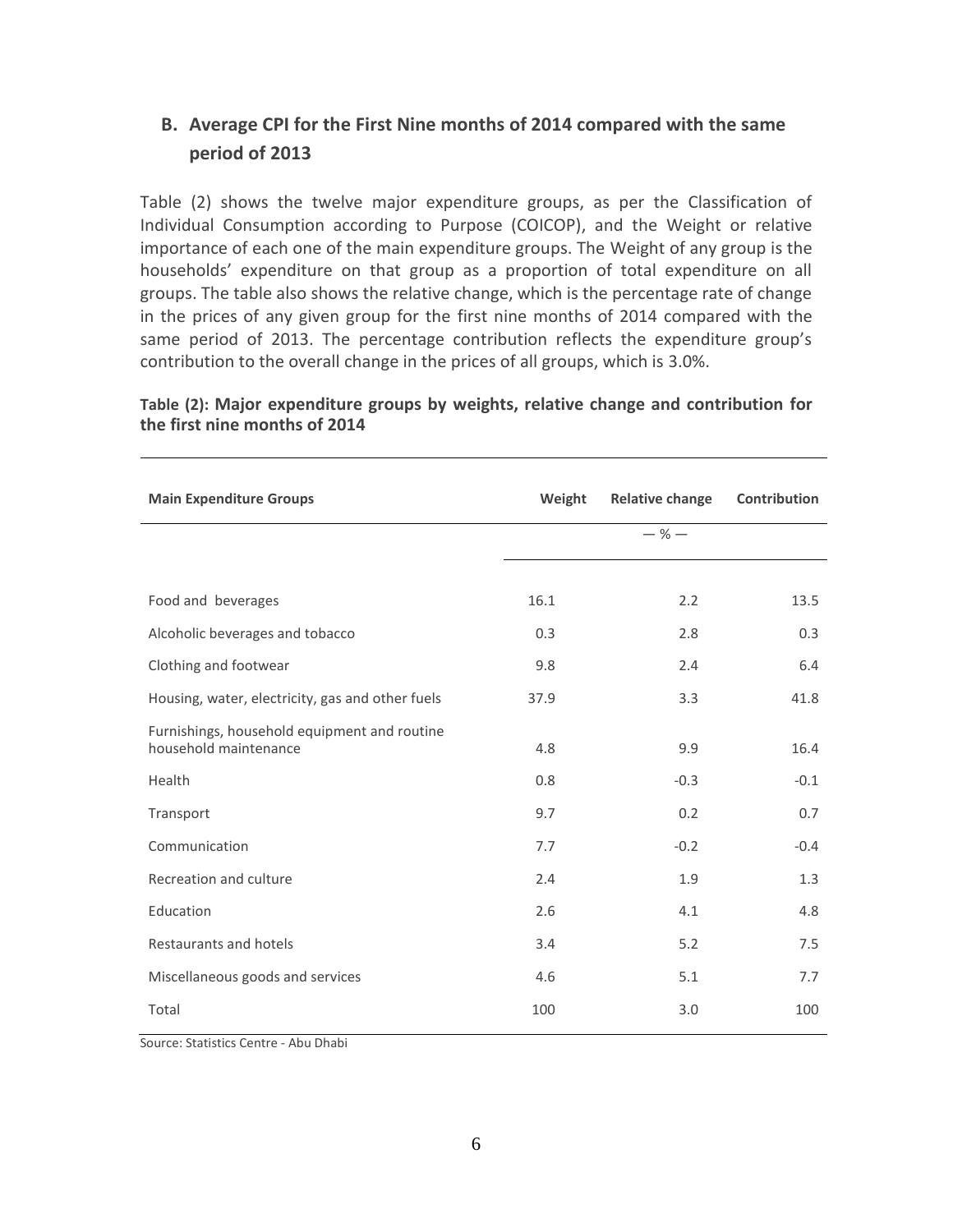The above table shows the 'Housing, water, electricity, gas and other fuels' group accounted for the largest rise in the index during the first nine months of 2014 compared with the same period of 2013, contributing 41.8% to the change. This contribution resulted from an increase of 3.3% in the prices of this group.

The second highest contributor to the overall increase in the CPI over the first nine months of 2014 was 'Furnishings, household equipment and routine household maintenance' group accounted for 16.4% of the overall increase occurring during the first nine months of 2014 compared with the same period of 2013. This contribution resulted from an increase of 9.9% in the prices of this group.

The 'Food and beverages' group, which accounted for 13.5% of the overall increase prices of this group increased by 2.2% during the first nine months of 2014 compared with the same period of 2013.

The prices of 'Restaurants and hotels' rose by 5.2% during the first nine months of 2014 compared with the same period of 2013. This group contributed 7.5% of the total increase achieved by all groups.



# **Figure (3): Relative change in CPI for the main groups (First nine months of 2014 compared with the same period of 2013)**

Source: Statistics Centre - Abu Dhabi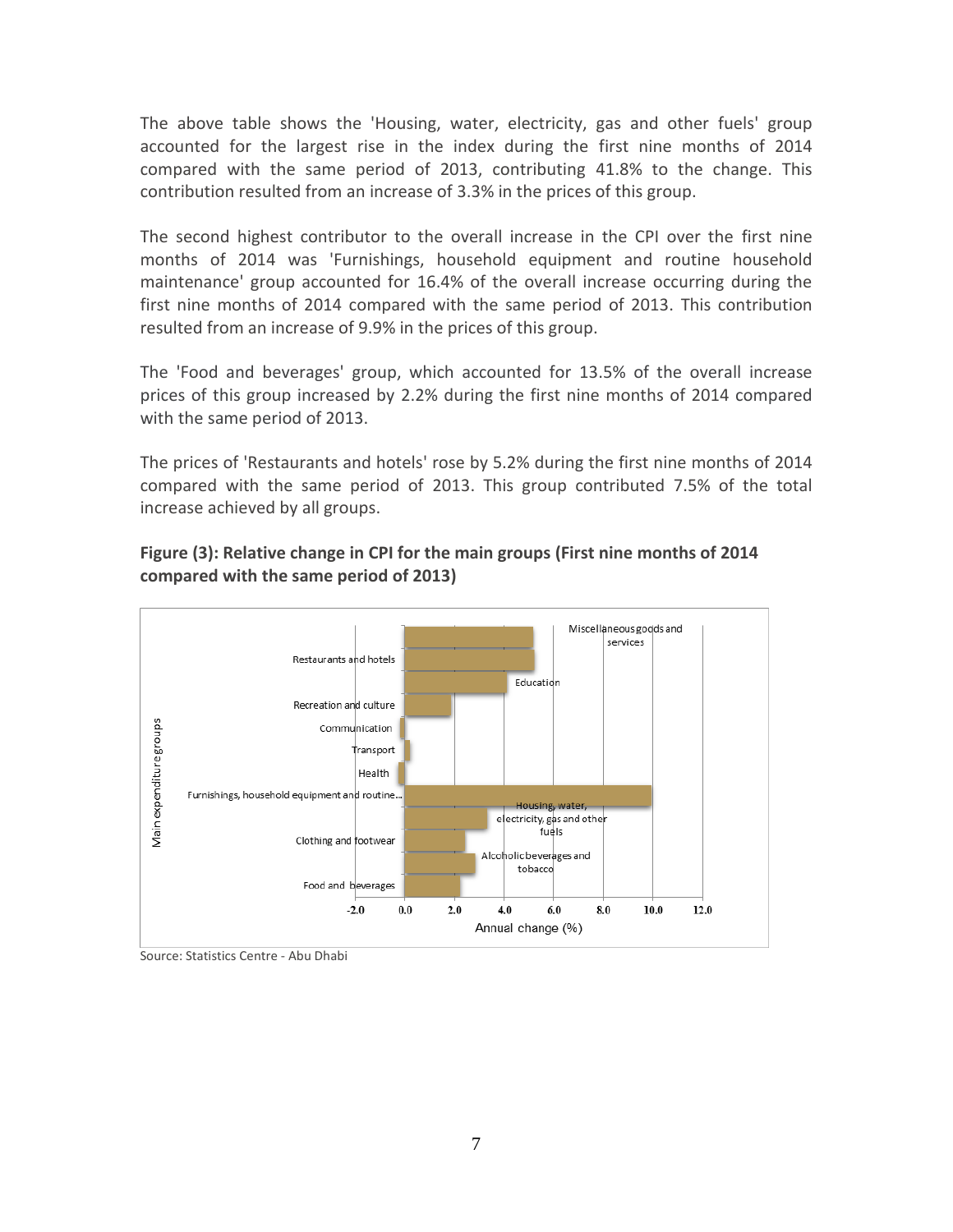# **C. CPI for the third quarter of 2014**

| Main Expenditure Groups                                               | Weight | Relative<br>change | Contribution |
|-----------------------------------------------------------------------|--------|--------------------|--------------|
|                                                                       |        | $-$ % $-$          |              |
|                                                                       |        |                    |              |
| Food and beverages                                                    | 16.1   | 1.5                | 8.0          |
| Alcoholic beverages and tobacco                                       | 0.3    | 6.4                | 0.5          |
| Clothing and footwear                                                 | 9.8    | 1.0                | 2.4          |
| Housing, water, electricity, gas and other fuels                      | 37.9   | 4.7                | 51.1         |
| Furnishings, household equipment and routine household<br>maintenance | 4.8    | 13.1               | 18.4         |
| Health                                                                | 0.8    | 0.3                | 0.1          |
| Transport                                                             | 9.7    | $-0.1$             | $-0.4$       |
| Communication                                                         | 7.7    | $-0.1$             | $-0.1$       |
| Recreation and culture                                                | 2.4    | 3.8                | 2.3          |
| Education                                                             | 2.6    | 4.5                | 4.6          |
| Restaurants and hotels                                                | 3.4    | 4.2                | 5.2          |
| Miscellaneous goods and services                                      | 4.6    | 6.3                | 8.0          |
| Total                                                                 | 100    | 3.5                | 100          |

# **Table (3): Weights, relative change and contribution of expenditure groups to the overall change in CPI, Q3 2014 compared with Q3 2013.**

Source: Statistics Centre - Abu Dhabi

Relative change is based on the unrounded CPI

- The average rise in consumer prices for the third quarter of 2014 was 3.5%, compared with the same period of 2013.
- The 'Housing, water, electricity, gas and other fuels' group, which accounted for the largest rise in the index during the third quarter 2014 compared with the same period of 2013, contributed 51.1% to the overall change. Prices for this group increased by 4.7%.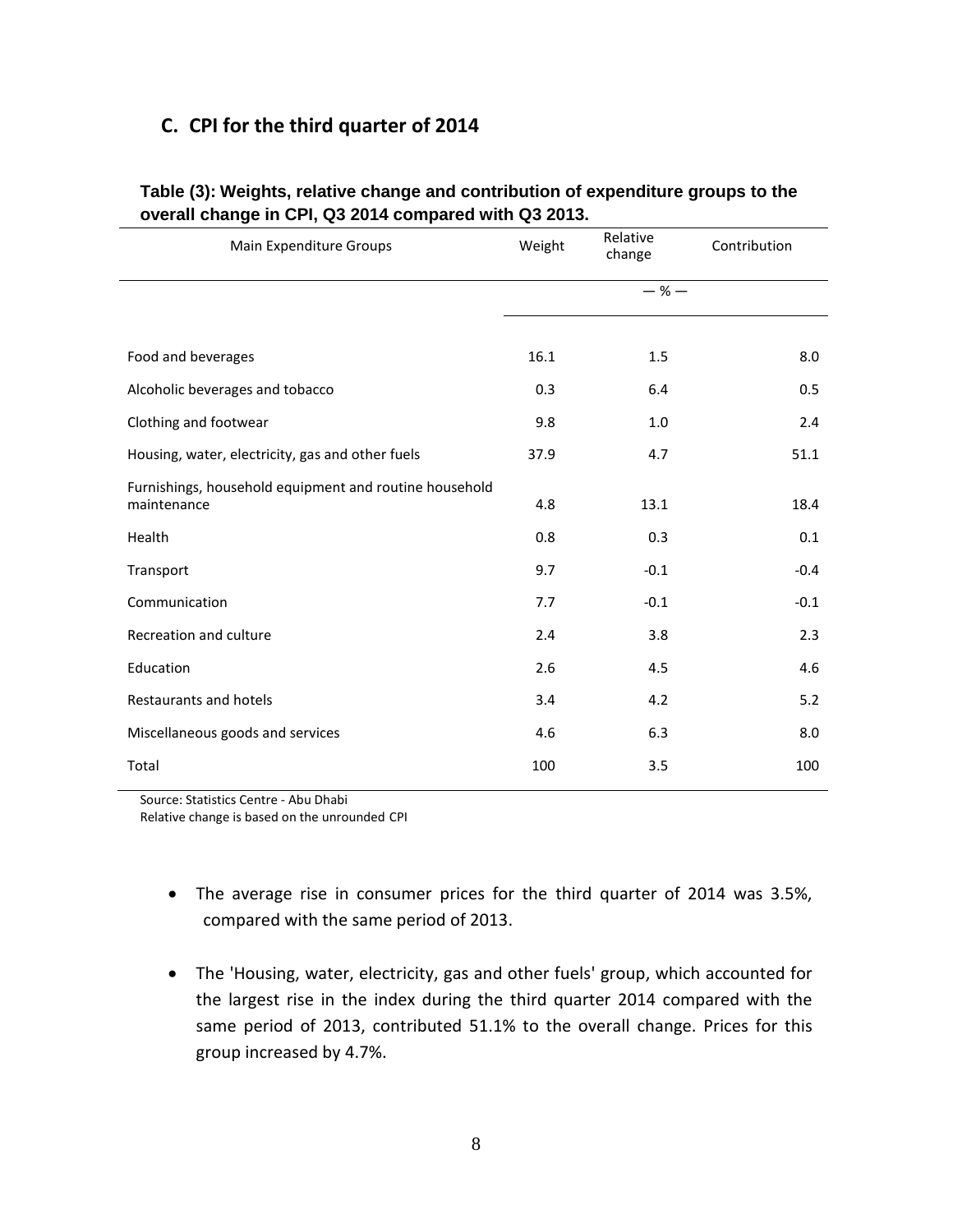The next highest group contributing to the overall increase in the CPI over the third quarter of 2013 was the 'Furnishings, household equipment and routine household maintenance' group which contributed for 18.4% of the rise in the index, with the prices for this group increasing by 13.1%.

# <span id="page-9-0"></span>**D. CPI of September 2014**

<span id="page-9-1"></span>1. Comparing the CPI of September 2014 with the CPI of September 2013

The average consumer prices increased by 3.7% in September 2014 compared with September 2013, with the CPI at 130.6 points in September 2014, up from 125.9 points in September 2013. This increase in prices was due to the net movement (increases and decreases) of consumer prices during the mentioned months.

The most significant groups, which experienced increases in prices during September 2014 compared with September 2013, were 'Furnishings, household equipment and routine household maintenance' with a 13.3% increase, and 'Education' with a 5.9% increase, and 'Miscellaneous goods and services' with 5.8%, followed by 'Alcoholic beverages and tobacco' with 6.4%, and 'Housing, water, electricity, gas and other fuels' with 5.4%.

<span id="page-9-2"></span>2. Comparing the CPI of September 2014 with the CPI of August 2014

The average consumer prices increased by 1.0% in September 2014 compared with August 2014. This overall increase in prices between the two months reflects the net movement (increases and decreases) of consumer prices during the periods compared.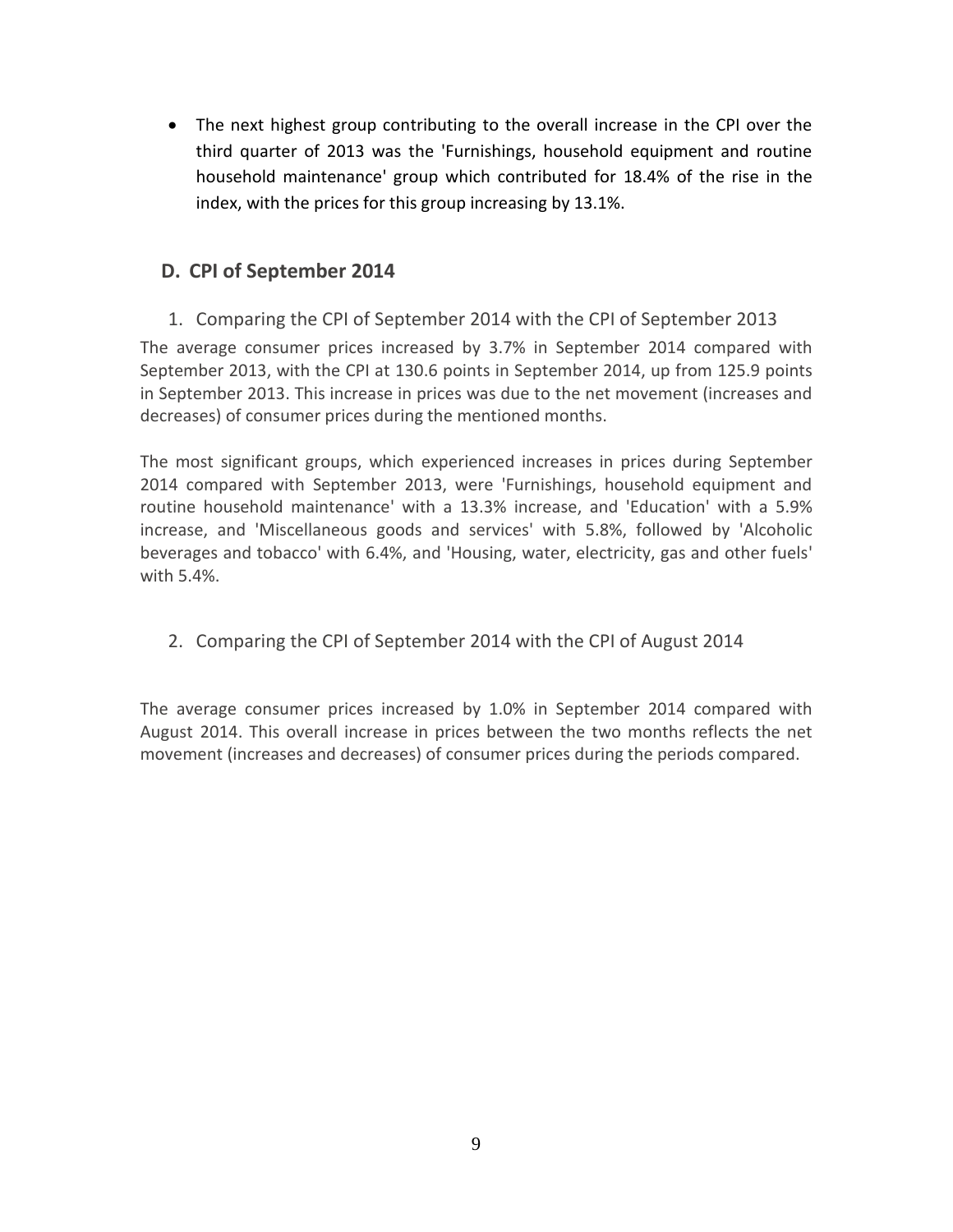

**Figure (4): Consumer price index for the months of 2012, 2013 and 2014**

Source: Statistics Centre - Abu Dhabi

# <span id="page-10-1"></span><span id="page-10-0"></span>**E. CPI by household welfare level**

1. Comparing the average CPI by household welfare level for the first nine months of 2014 with the same period of 2013

The rise of 3.0% in consumer prices during the first nine months of 2014 compared with the same period in 2013, resulted in an increase of 2.2% in consumer prices for households of the bottom welfare quintile and by 3.0% for households in the middle quintile, while prices increased by 3.1% in the top welfare quintile.

| <b>Period</b>      | <b>Bottom</b> | Bottom-<br><b>Middle</b> | <b>Middle</b> | Top-<br><b>Middle</b> | Top   | All households |
|--------------------|---------------|--------------------------|---------------|-----------------------|-------|----------------|
|                    |               |                          |               | $-$ CPI $-$           |       |                |
| 2013               | 124.9         | 125.4                    | 125.0         | 124.4                 | 123.0 | 124.1          |
| 2014               | 127.7         | 129.0                    | 128.8         | 128.2                 | 126.8 | 127.8          |
|                    |               |                          |               |                       |       |                |
|                    |               |                          |               | $-$ % $-$             |       |                |
| Relative<br>Change | 2.2           | 2.8                      | 3.0           | 3.1                   | 3.1   | 3.0            |

**Table (4): Average CPI for the first nine months of 2013 and 2014 by household welfare level**

Source: Statistics Centre - Abu Dhabi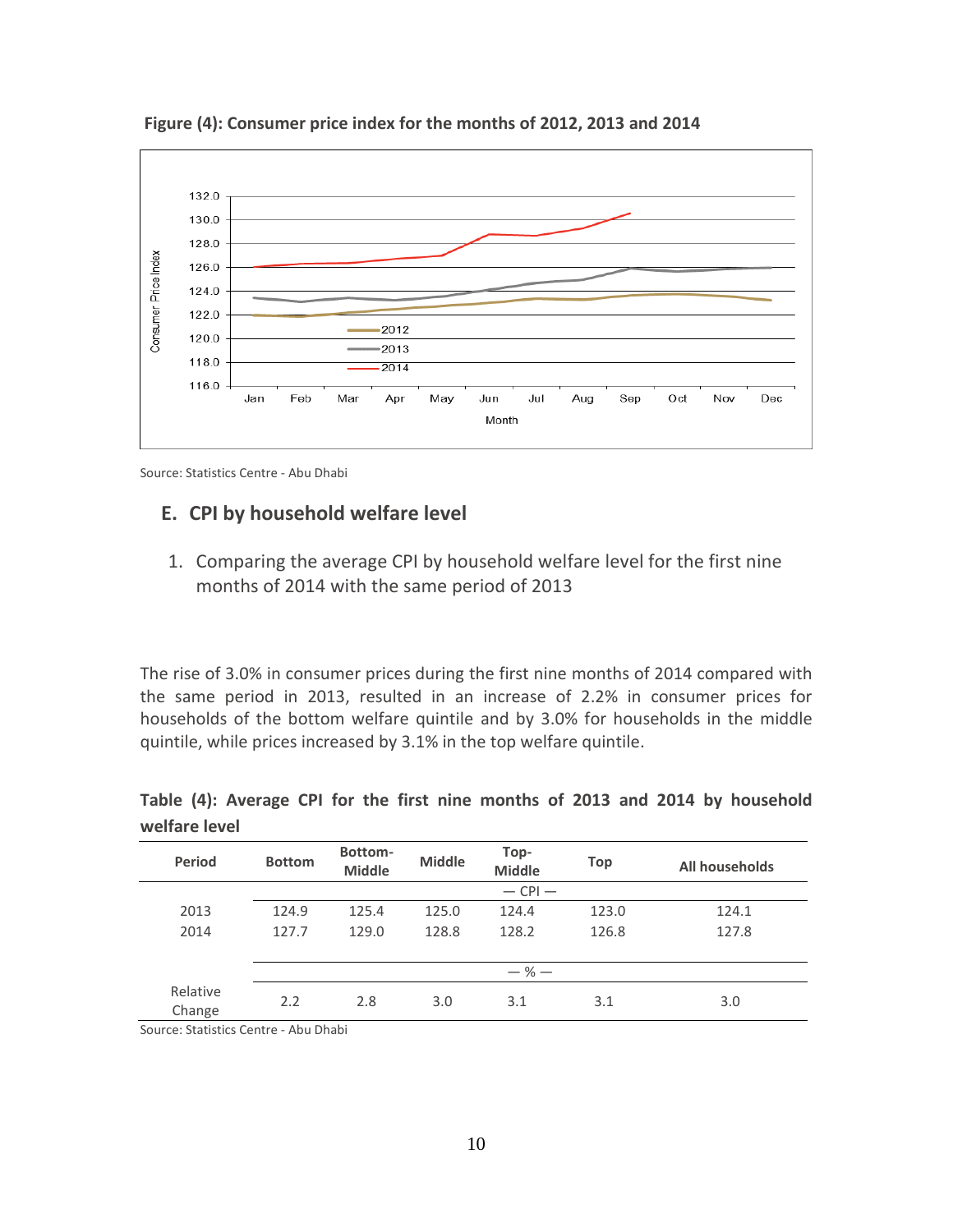<span id="page-11-0"></span>2. Comparing the average CPI by household welfare level for the month of September 2014 with September 2013

The 3.7% rise in consumer prices in September 2014 compared with September 2013 caused a 2.6% rise in consumer prices for households in the bottom welfare quintile and 3.9% in the top welfare quintile, while prices increased by 3.7% for households in the middle quintile.

| <b>Period</b>   | <b>Bottom</b> | Bottom-<br><b>Middle</b> | <b>Middle</b> | Top-<br><b>Middle</b> | Top   | All households |  |  |
|-----------------|---------------|--------------------------|---------------|-----------------------|-------|----------------|--|--|
|                 |               |                          | $-$ CPI $-$   |                       |       |                |  |  |
| $Sep-13$        | 127.3         | 127.6                    | 127.0         | 126.4                 | 124.5 | 125.9          |  |  |
| $Sep-14$        | 130.7         | 132.0                    | 131.7         | 131.1                 | 129.4 | 130.6          |  |  |
|                 |               |                          |               |                       |       |                |  |  |
|                 | $-$ % $-$     |                          |               |                       |       |                |  |  |
| Relative Change | 2.6           | 3.4                      | 3.7           | 3.8                   | 3.9   | 3.7            |  |  |

|                         |  |  |  |  | Table (5): Average CPI for the months of September 2013 and September 2014 by |  |
|-------------------------|--|--|--|--|-------------------------------------------------------------------------------|--|
| household welfare level |  |  |  |  |                                                                               |  |

Source: Statistics Centre - Abu Dhabi

<span id="page-11-1"></span>3. Comparing the average CPI by household welfare level for the month of September 2014 with August 2014

In September 2014, consumer prices increased by 1.0% compared with August 2014. This caused an increase of 0.9% in consumer prices for households in the bottom welfare quintile, while the middle welfare quintile and the top welfare quintile increased by 1.0%.

| <b>Period</b>   | <b>Bottom</b> | Bottom-<br><b>Middle</b> | <b>Middle</b> | Top-<br><b>Middle</b> | Top   | All households |  |  |  |
|-----------------|---------------|--------------------------|---------------|-----------------------|-------|----------------|--|--|--|
|                 | $-$ CPI $-$   |                          |               |                       |       |                |  |  |  |
| Aug-14          | 129.5         | 130.7                    | 130.5         | 129.8                 | 128.2 | 129.3          |  |  |  |
| $Sep-14$        | 130.7         | 132.0                    | 131.7         | 131.1                 | 129.4 | 130.6          |  |  |  |
|                 | $-$ % $-$     |                          |               |                       |       |                |  |  |  |
| Relative Change | 0.9           | 1.0                      | 1.0           | 1.0                   | 1.0   | 1.0            |  |  |  |

## **Table (6): Average CPI by household welfare level for the months of September and August 2014**

Source: Statistics Centre - Abu Dhabi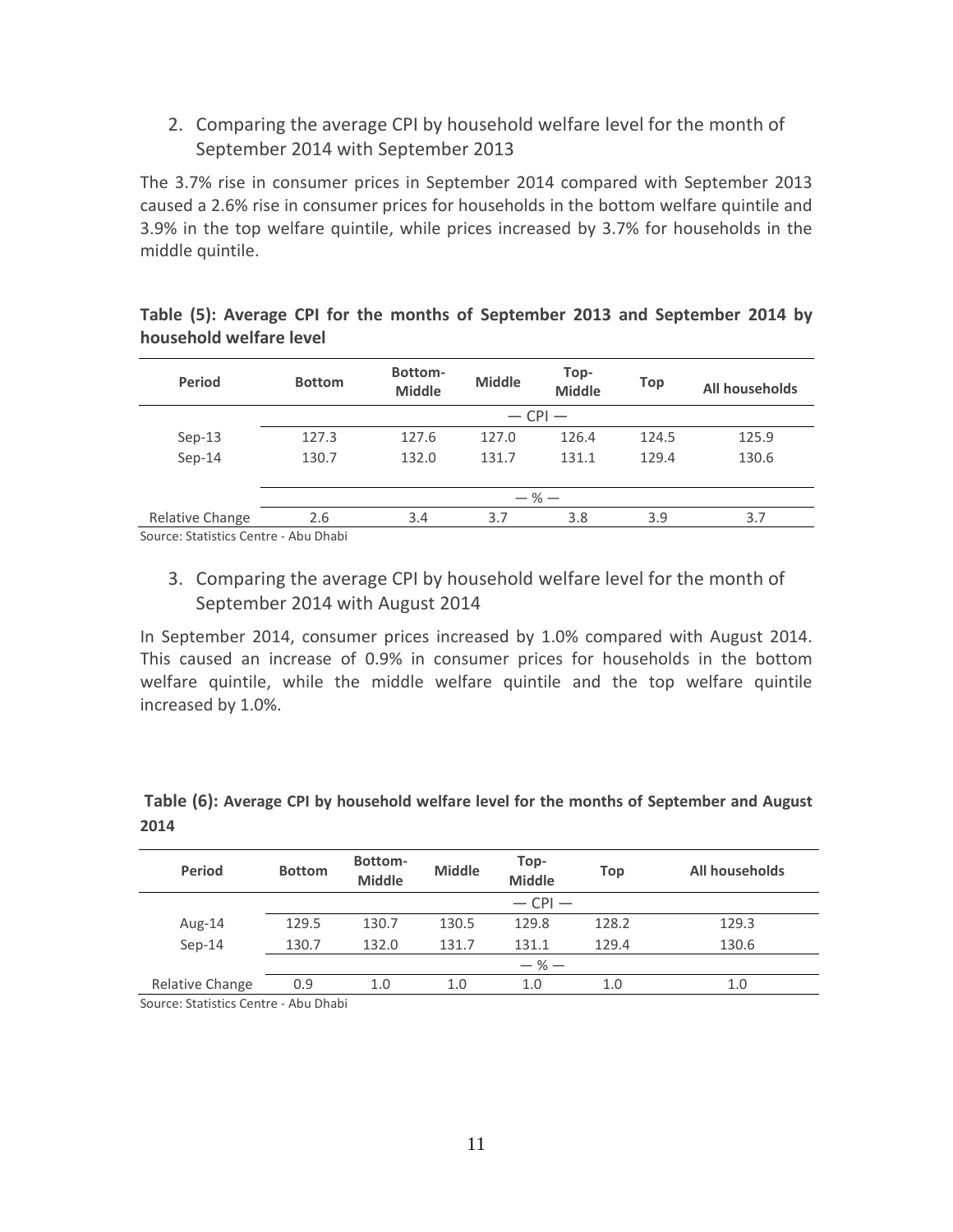

**Figure (5): Monthly CPI by household welfare levels from Jan 2012 to September 2014**

Source: Statistics Centre - Abu Dhabi

# <span id="page-12-1"></span><span id="page-12-0"></span>**F. CPI by household type**

1. Comparing the average CPI by household type for the first nine months of 2014 with the same period of 2013

The 3.0% rise in consumer prices for the first nine months of 2014 compared with the same period of 2013, pushed up consumer prices for citizen households by 3.2%, noncitizen households by 2.9% and share households by 2.3%.

| <b>Period</b>                       | <b>Citizen</b> | <b>Non-Citizen</b> | <b>Share</b> | All households |
|-------------------------------------|----------------|--------------------|--------------|----------------|
|                                     |                |                    |              | $-$ CPI $-$    |
| 2013                                | 123.5          | 124.5              | 124.8        | 124.1          |
| 2014                                | 127.5          | 128.1              | 127.7        | 127.8          |
|                                     |                |                    |              | $-$ % $-$      |
| Relative Change                     | 3.2            | 2.9                | 2.3          | 3.0            |
| Course: Statistics Contro Abu Dhabi |                |                    |              |                |

**Table (7): Average CPI for the first nine months of 2013 and 2014 by household type**

Source: Statistics Centre - Abu Dhabi

<span id="page-12-2"></span>2. Comparing the average CPI by household type for the month of September 2014 with September 2013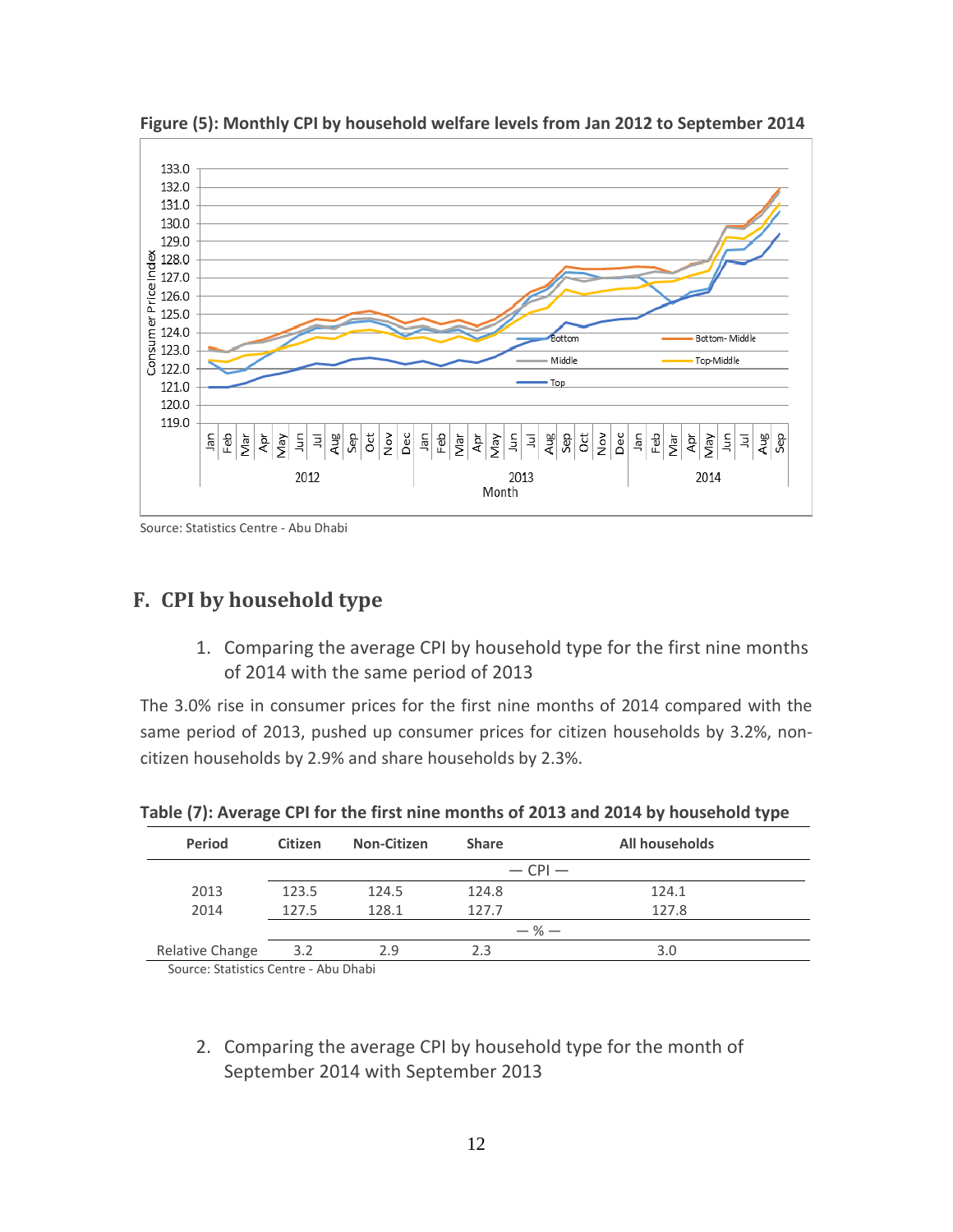The 3.7% rise in consumer prices for September of 2014 compared with the same period of 2013, pushed up consumer prices for citizen households by 4.0%, non-citizen households by 3.6% and share households by 2.6%.

| <b>Period</b>   | <b>Citizen</b> | <b>Non-Citizen</b> | <b>Share</b> | All households |  |  |  |  |
|-----------------|----------------|--------------------|--------------|----------------|--|--|--|--|
|                 |                |                    | $-$ CPI $-$  |                |  |  |  |  |
| Sep 2013        | 125.2          | 126.4              | 127.3        | 125.9          |  |  |  |  |
| Sep 2014        | 130.2          | 131.0              | 130.6        | 130.6          |  |  |  |  |
|                 | $-$ % $-$      |                    |              |                |  |  |  |  |
| Relative Change | 4.0            | 3.6                | 2.6          | 3.7            |  |  |  |  |

**Table (8): Average CPI during September 2013 and September 2014 by household type**

Source: Statistics Centre - Abu Dhabi

# <span id="page-13-0"></span>3. Comparing the average CPI by household type for the month of September 2014 with August 2014

The 1.0% rise in consumer prices for September 2014 compared with August 2014, pushed up consumer prices for citizen households by 0.8% and non-citizen households by 1.1%, and the share households by 0.9%.

| Period          | <b>Citizen</b> | <b>Non-Citizen</b> | <b>Share</b> | All households |
|-----------------|----------------|--------------------|--------------|----------------|
|                 |                |                    | $-$ CPI $-$  |                |
| Aug 2014        | 129.2          | 129.5              | 129.4        | 129.3          |
| Sep 2014        | 130.2          | 131.0              | 130.6        | 130.6          |
|                 |                |                    | $-$ % $-$    |                |
| Relative Change | 0.8            | 1.1                | 0.9          | 1.0            |

**Table (9): Average CPI during September 2014 and August 2014 by household type**

Source: Statistics Centre - Abu Dhabi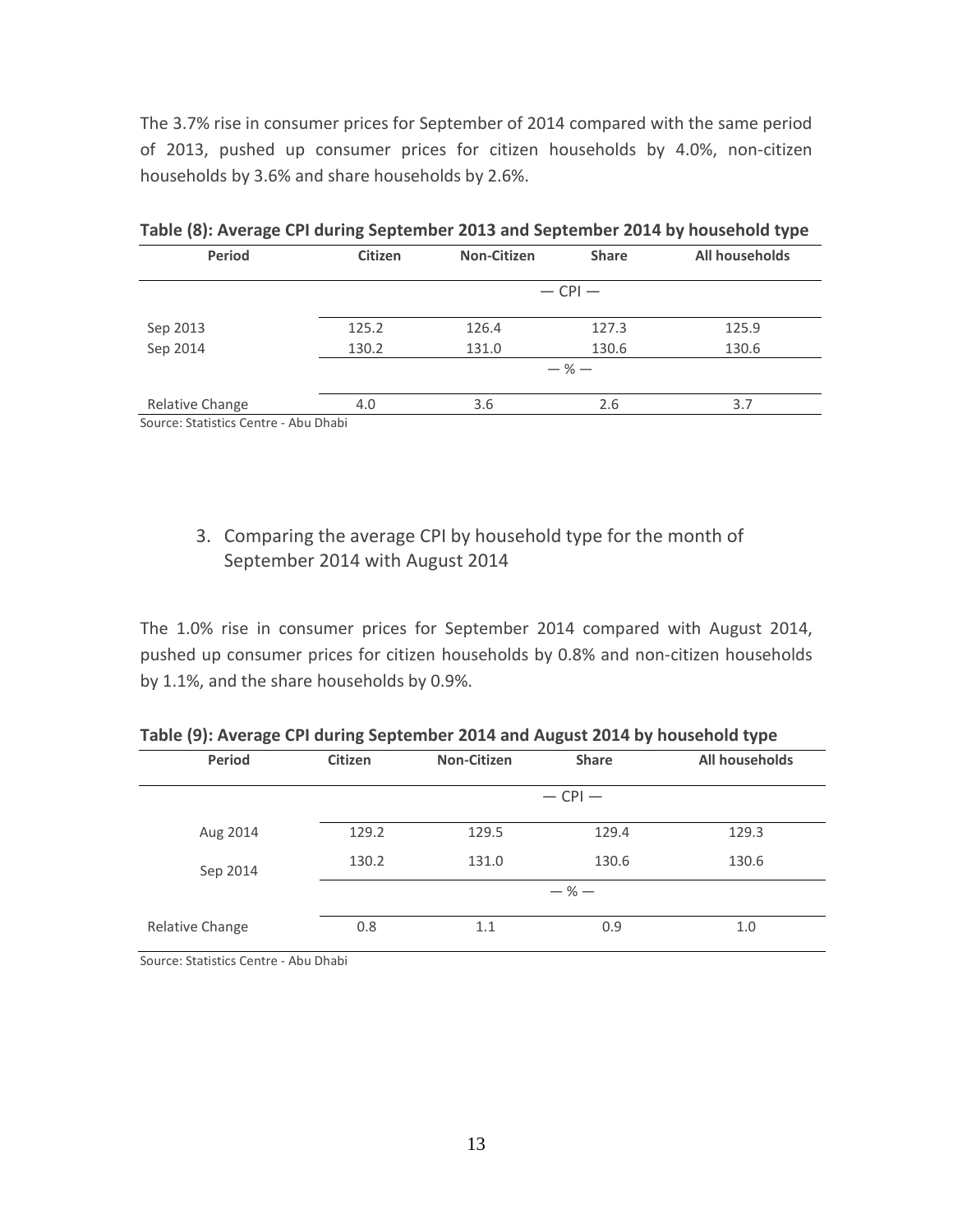

**Figure (6): Monthly CPI movements by household type for the period of January 2012 to September 2014.**

Source: Statistics Centre - Abu Dhabi

# <span id="page-14-0"></span>**G. CPI by region**

- <span id="page-14-1"></span>1. Consumer Price Index – Abu Dhabi Region
	- The inflation rate in Abu Dhabi region increased by 3.0% in the first nine months of 2014, compared with the same period in 2013.
	- The inflation rate in Abu Dhabi region increased by 3.8% in September 2014, compared with the same month in 2013.
- The CPI increased by 1.0% in September 2014, compared with August 2014. The major groups that increased in September 2014 compared with August 2014 were 'Education' by 5.9%, 'Housing, water, electricity, gas and other fuels' by 1.6%, and 'Recreation and culture' by 0.8%.
- <span id="page-14-2"></span>2. Consumer Price Index- Al Ain Region
	- The inflation rate in Al Ain region increased by 2.9% in the first nine months of 2014, compared with the same period in 2013.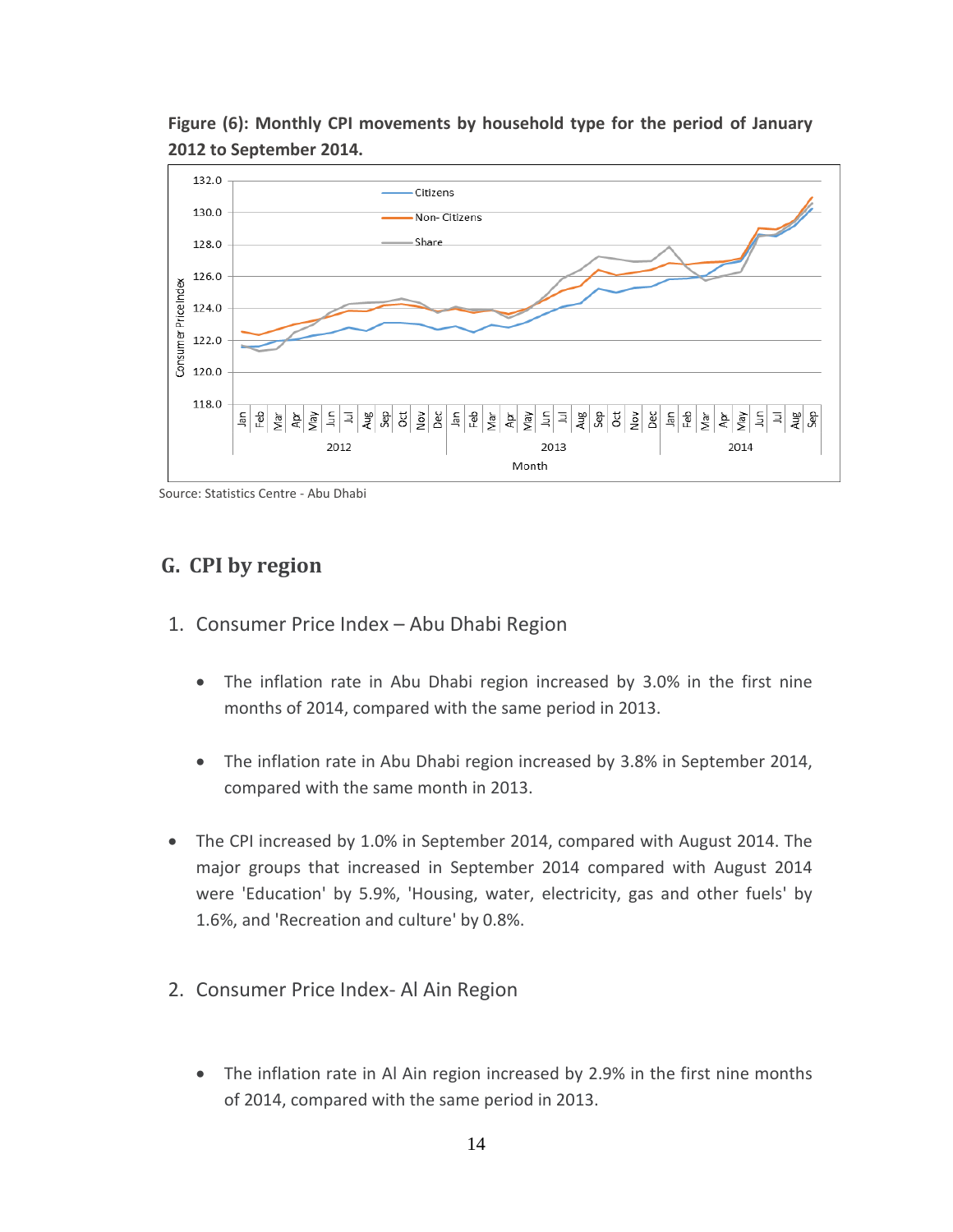- The inflation rate in Al Ain region increased by 3.8% in September 2014, compared with the same month in 2013.
- The CPI increased by 0.8% in September 2014, compared with August 2014. The major groups that increased in September 2014 compared with August 2014 were 'Food and beverages" by 1.3%, and 'Housing, water, electricity, gas and other fuels' by 1.4%, and 'Education' by 3.4%.
- <span id="page-15-0"></span>3. Consumer Price Index, Al Gharbia Region
	- The inflation rate in Al Gharbia region increased by 2.7% in the first nine months of 2014, compared with the same period in 2013.
	- The inflation rate in Al Gharbia region increased by 3.5% in September 2014, compared with the same month in 2013.
	- The CPI increased by 0.4% in September 2014, compared with August 2014. The major groups that increased in September 2014 compared with August 2014 were 'Food and beverages' by 0.6%, and 'Housing, water, electricity, gas and other fuels' by 1.4%.

# <span id="page-15-1"></span>**H. Expected inflation**

1. The expected inflation in the consumer prices for the fourth quarter of 2014

Data of the CPI estimates for the fourth quarter 2014 shows that the average CPI will be about 130.7 points, an increase of 0.9% compared with the third quarter of 2014. The estimated annual inflation for the fourth quarter 2014 is expected to be around 3.8% compared with 3.5% in the third quarter 2014.

The table (10) shows the actual CPI for the first, second, third and fourth quarters and for the twelve months of 2013 and the first, second and third quarters of 2014. The table also shows the expected CPI for the fourth quarter and the twelve months of 2014.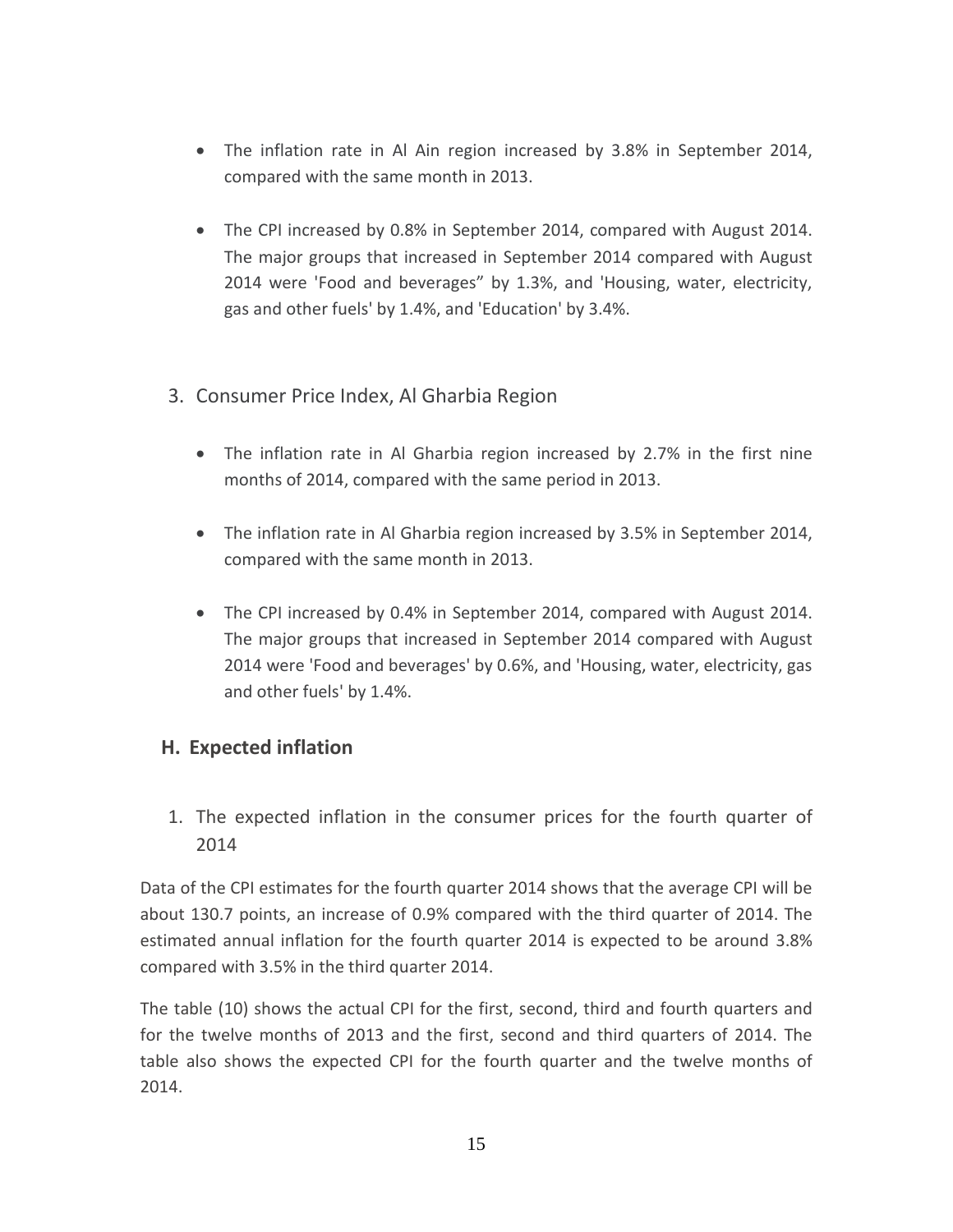| Year      | Ο1        | Q <sub>2</sub> | Q <sub>3</sub> | Q4    | Jan-Dec |  |  |  |  |  |
|-----------|-----------|----------------|----------------|-------|---------|--|--|--|--|--|
|           |           | <b>CPI</b>     |                |       |         |  |  |  |  |  |
| 2013      | 123.4     | 123.6          | 125.2          | 125.8 | 124.5   |  |  |  |  |  |
| 2014      | 126.3     | 127.5          | 129.5          | 130.7 | 128.5   |  |  |  |  |  |
|           |           |                |                |       |         |  |  |  |  |  |
|           | $-$ % $-$ |                |                |       |         |  |  |  |  |  |
| Inflation | 2.3       | 3.1            | 3.5            | 3.8   | 3.2     |  |  |  |  |  |

#### **Table (10): Consumer price index and the expected inflation**

Source: Statistics Centre - Abu Dhabi

Regarding the inflation during the period of January – December 2014, the actual CPI results for the period of Jan- Sep 2014 and the estimates for the period of Oct - Dec 2014 show that the average CPI in the twelve month of 2014 is expected to reach 128.5 points. Accordingly, the estimated annual inflation for the twelve months of 2014 is expected to be around 3.2%.

#### **Next release:**

<span id="page-16-0"></span>The CPI for October 2014 will be released on 15 November 2014. For more information on prices and other official statistics, please visit the SCAD website at [http://www.scad.ae](http://www.scad.ae/)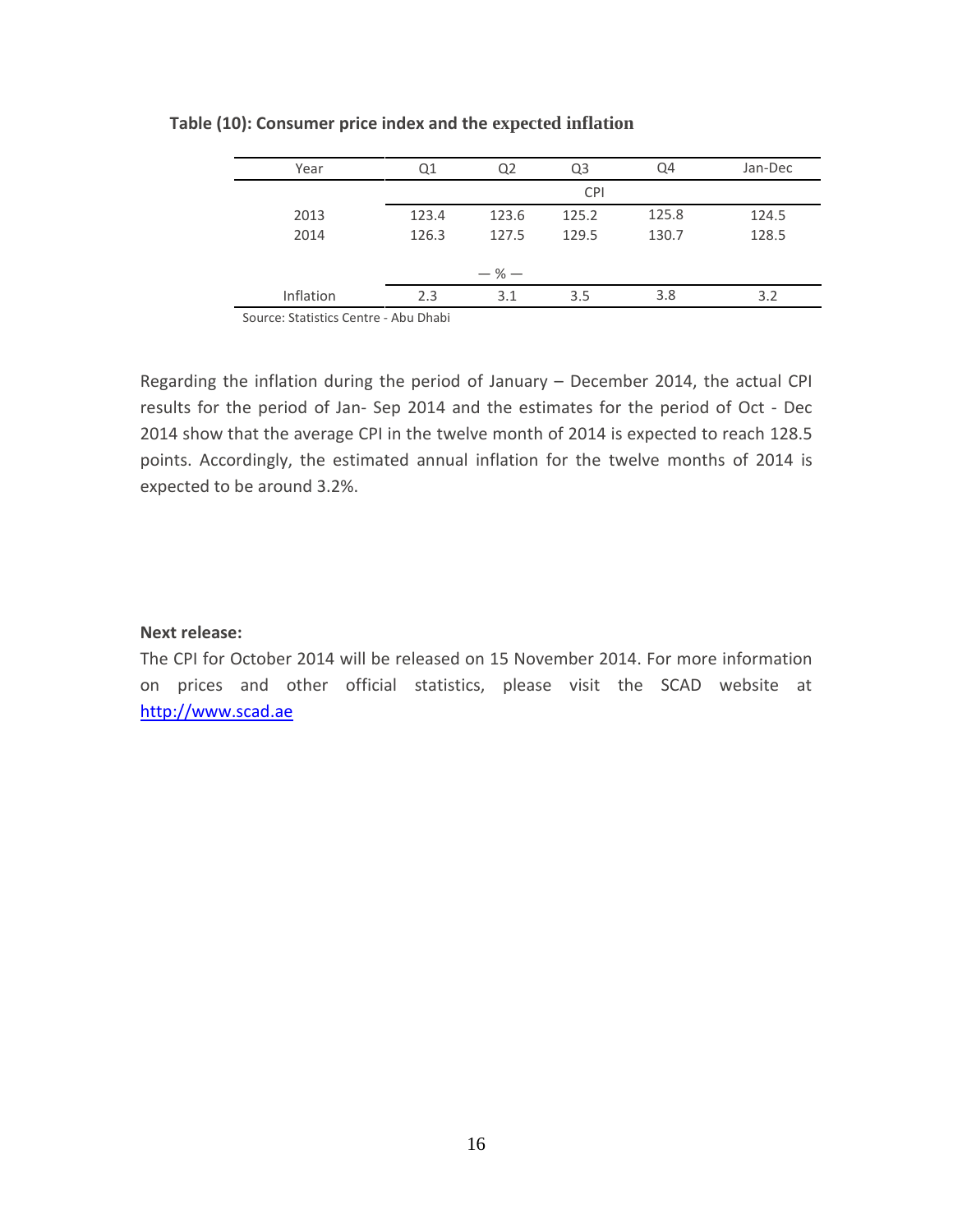# **CPI Methodology**

# **Introduction**

Statistics Centre- Abu Dhabi is the sole official body responsible for calculating and publishing the Consumer Price Index (CPI) within the Emirate of Abu Dhabi. The Centre updated the CPI base year to 2007 for both prices and weights in 2008. Weights that are used in the new CPI were calculated using the results derived from the Household Income and Expenditure Survey 2007, which was carried out in the Emirate of Abu Dhabi. The methodology used in calculating the CPI follows best international recommendations and practices in this field.

# **What is the Consumer Price Index?**

The CPI is a tool that measures the rate of change in the prices of a basket of goods and services between two periods. The period against which prices are compared is known as the base period and the period under review is known as the comparison period.

# **Importance of the Consumer Price Index**

The CPI provides monthly estimates on the rate of change in the prices of a consumer price basket in the Emirate of Abu Dhabi. Some of the significant utilizations of the CPI are:

- The CPI is used as an important economic indicator to calculate inflation rates. The Inflation rate is a key statistic for economic policymaking and is used for adjusting payments (such as rents and wages).
- Salaries and wages are being adjusted by international entities and big corporations based on the change taking place in the CPI.
- The CPI is used as a deflator while producing national accounts at constant prices.

## **Updating the Consumer Price Index**

The Consumer Price Index weights are updated on a regular basis once the necessary data becomes available. Usually the update takes place after releasing the results of the Household Income and Expenditure Survey, which is carried out periodically about every eight years. Updating the weights of goods and services of the CPI basket ensure that these weights represent as close as possible the current consumption pattern of households.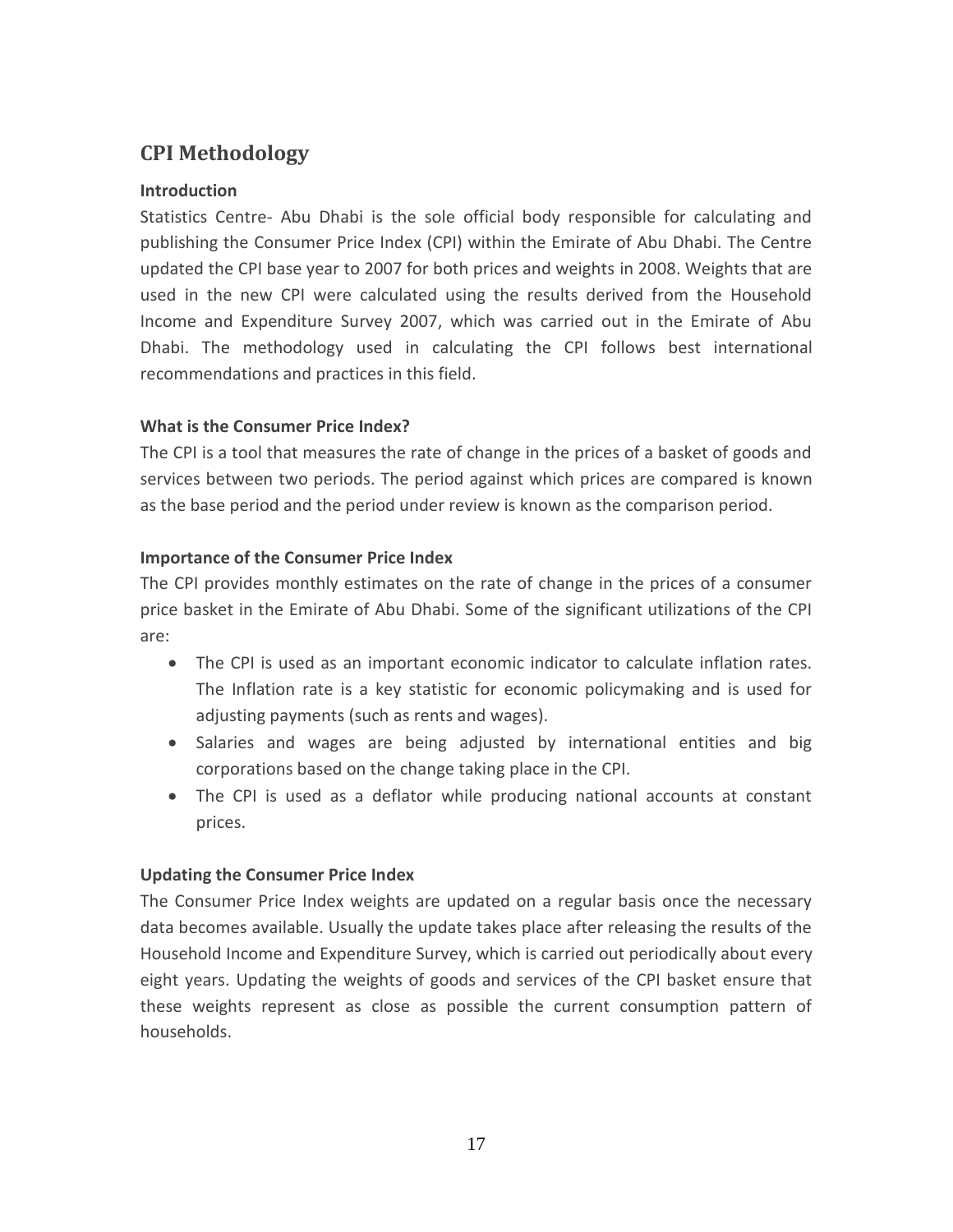The last CPI update in the Emirate of Abu Dhabi took place in 2007-2008, where 2007 was regarded as the new CPI base year for both weights and prices.

# **1. CPI Compilation**

The CPI is calculated using the Laspeyres method  $\mathit{CPI}_{\scriptscriptstyle{L}}$  =  $\sum$   $\frac{I_{\scriptscriptstyle{1}}}{P_{\scriptscriptstyle{0i}}}$   $\times$   $W$ *P*  $CPI_{\iota} = \sum_{n=1}^{\iota} \frac{1}{n} \times W_{\iota}$ *i i L* 0 0  $=\sum \frac{\boldsymbol{F}_{1i}}{\boldsymbol{D}}\times$ 

Prices of goods and services of the CPI basket are collected periodically, except for the vegetables, fruits, meat, fish and chicken groups which are collected on a weekly basis due to the continuous change that occur in its prices. Rentals prices are collected quarterly, while education fee prices are collected semi- annually.

The current CPI uses 2007 as the base year in the Emirate of Abu Dhabi. The current CPI basket consists of 334 goods and services, while the consumer basket contains 760 goods and services. The new CPI included the CPI of residential units occupied by their owners; this was done by adding the weight of this item to the weight of the rented residential units followed by calculation of a single index for all rented units.

The average item price is calculated 'on the main group level' using the geometric mean of elementary aggregates. The price ratio is calculated by dividing the comparison price by the base price, while the new price is calculated by multiplying by the base price.

To calculate the CPI on the sub- group level, the new weight of all goods and services of the sub-group should be added and then divided by the base price of the same group. The CPI of the main groups and the general CPI are calculated using the same method.

# **2. Weights**

 $\overline{a}$ 

The Consumer Price Index is a weighted average of the change in the price of goods and services of the CPI basket. The weight of the good or service reflects its relative importance. The weight of good (C) is calculated by dividing the total expenditure of all households on the good (C) by the total expenditure of all households on all goods and services.

The relative importance<sup>1</sup> of goods and services were calculated based on the results of the 2007-2008 Household Income and Expenditure Survey. Goods and services with a

 $^1$  Relative importance of a given good or the weight of the good is the total expenditure of all households on the good divided by the total expenditure of all households on all groups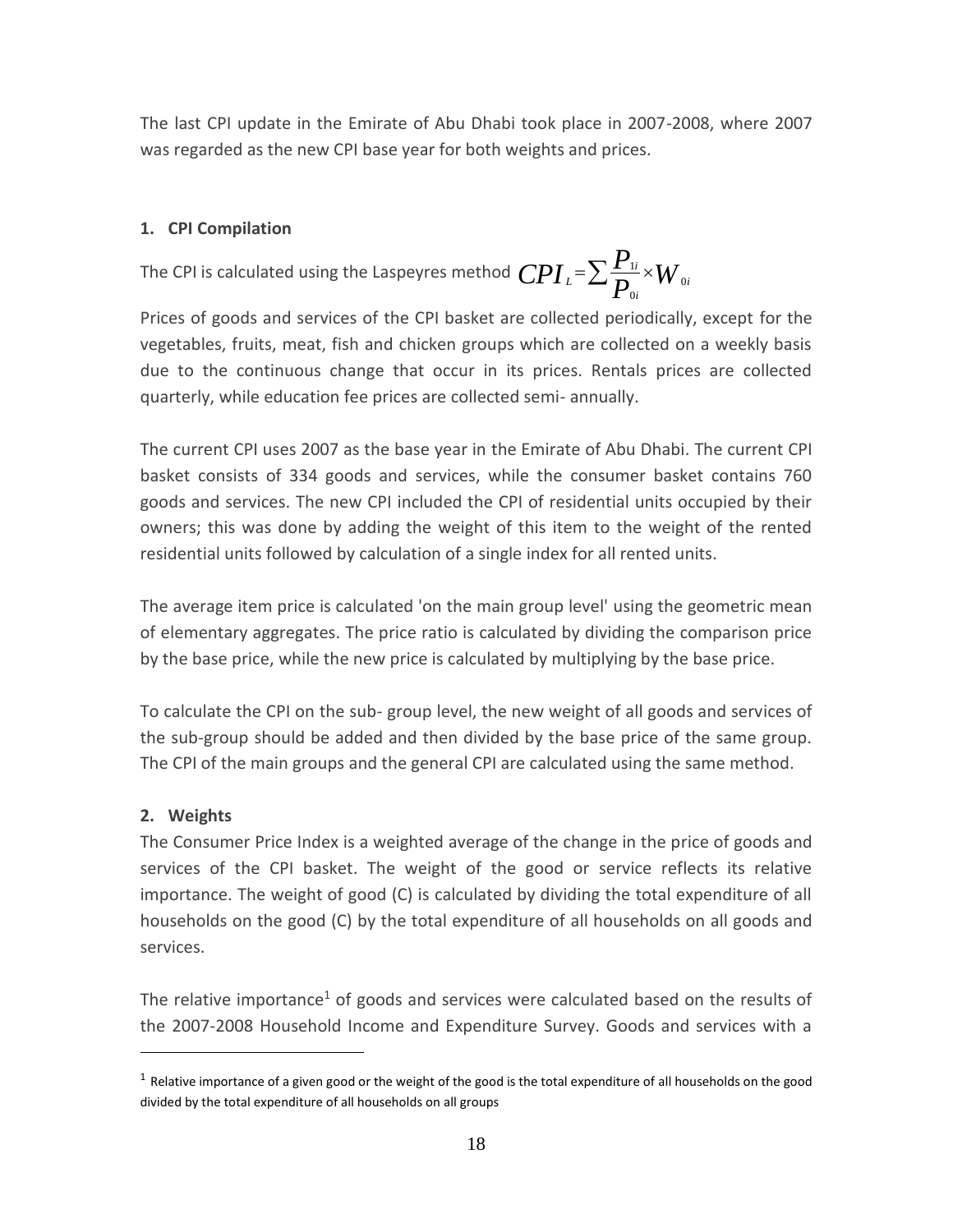weight of 0.002 per cent or more were included in the CPI basket of goods and services. Goods with weights below this value were distributed proportionally among the other goods in the same group.

# **3. CPI basket and Consumer basket**

After calculating weights and identifying goods and services representing the CPI, the 334 goods and services in the consumer basket was identified. Each item in the CPI basket is represented by one good or service or more, therefore the consumer basket is larger than the CPI basket. The CPI basket includes 760 goods and services.

# **4. Classifications used in the CPI**

The Classification of Individual Consumption according to Purpose (COICOP) is used in the construction of the CPI. The COICOP is a United Nations classification, which is used for statistical purposes. Based on the COICOP, goods and services of the CPI basket were classified into the main 12 groups, 34 subgroups (two digits) and 63 subgroups (three digits). The following table shows the main groups (one digit) and their weights:

| <b>COICOP</b><br><b>Classification</b> | <b>Main Expenditure Groups</b>                                     | Weight |
|----------------------------------------|--------------------------------------------------------------------|--------|
|                                        | Total                                                              | 100.0  |
| $\mathbf{1}$                           | Food and beverages                                                 | 16.1   |
| $\overline{2}$                         | Alcoholic beverages and tobacco                                    | 0.3    |
| 3                                      | Clothing and footwear                                              | 9.8    |
| 4                                      | Housing, water, electricity, gas and other fuels                   | 37.9   |
| 5                                      | Furnishings, household equipment and routine household maintenance | 4.8    |
| 6                                      | Health                                                             | 0.8    |
| $\overline{7}$                         | Transport                                                          | 9.7    |
| 8                                      | Communication                                                      | 7.7    |
| 9                                      | Recreation and culture                                             | 2.4    |
| 10                                     | Education                                                          | 2.6    |
| 11                                     | Restaurants and hotels                                             | 3.4    |
| 12                                     | Miscellaneous goods and services                                   | 4.6    |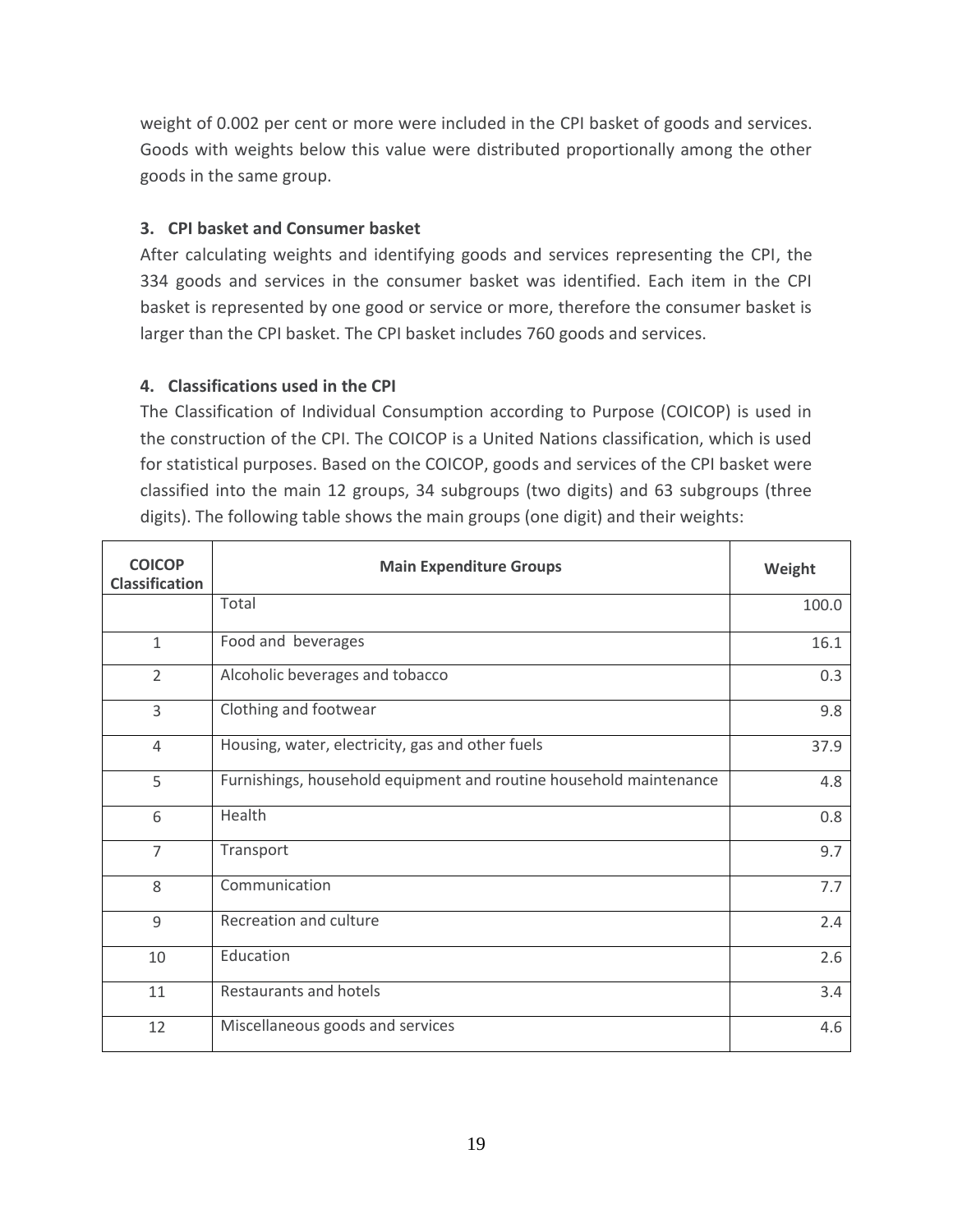# **5. The Classification used in the CPI by household welfare**

According to this classification, households were divided into five segments based on the average expenditure per capita in 2007, when the last Household Income and Expenditure Survey was carried out.

The bottom welfare quintile represented the segment with the lowest income, while the top welfare quintile represented the segment with the highest income.

| Welfare      | Lowest   | <b>Highest</b> | Average  |
|--------------|----------|----------------|----------|
| Low          | 2,683.3  | 11,122.0       | 7,838.7  |
| Low middle   | 11,125.8 | 16,887.4       | 14,069.6 |
| Middle       | 16,896.2 | 23,716.1       | 20,260.2 |
| Upper middle | 23,732.4 | 34,606.9       | 28,685.6 |
| Top          | 34,631.6 | 422,932.4      | 52,720.3 |

# **Average expenditure per capita**

# **6. Terms related to the CPI**

| Term                             | Description                                                                                                                                                                                                                                                                                                                                                                                              |
|----------------------------------|----------------------------------------------------------------------------------------------------------------------------------------------------------------------------------------------------------------------------------------------------------------------------------------------------------------------------------------------------------------------------------------------------------|
| Price                            | Price is defined as the value of one unit of a product or service; this means<br>the market value of the product or service. This value is established through<br>the exchange of products and services in the markets. This value is<br>equivalent to the benefit achieved by the consumer.                                                                                                             |
| Price<br>Consumer<br>Index (CPI) | The Consumer Price Index (CPI) is a statistical indicator that measures<br>changes in the level of prices of goods, services and rents of residential units<br>within the consumer spending basket of households between two periods,<br>the reference period and the comparison period.                                                                                                                 |
| Expected<br>Inflation            | Expected inflation is the expected rate of the rise in consumer prices. It is<br>calculated using the CPI time series data by studying the movement of prices<br>at the level of main and sub groups of the index basket, taking into account<br>the seasonal changes. The expected inflation rates are statistical estimates,<br>subject to increase or decrease depending on the unexpected changes in |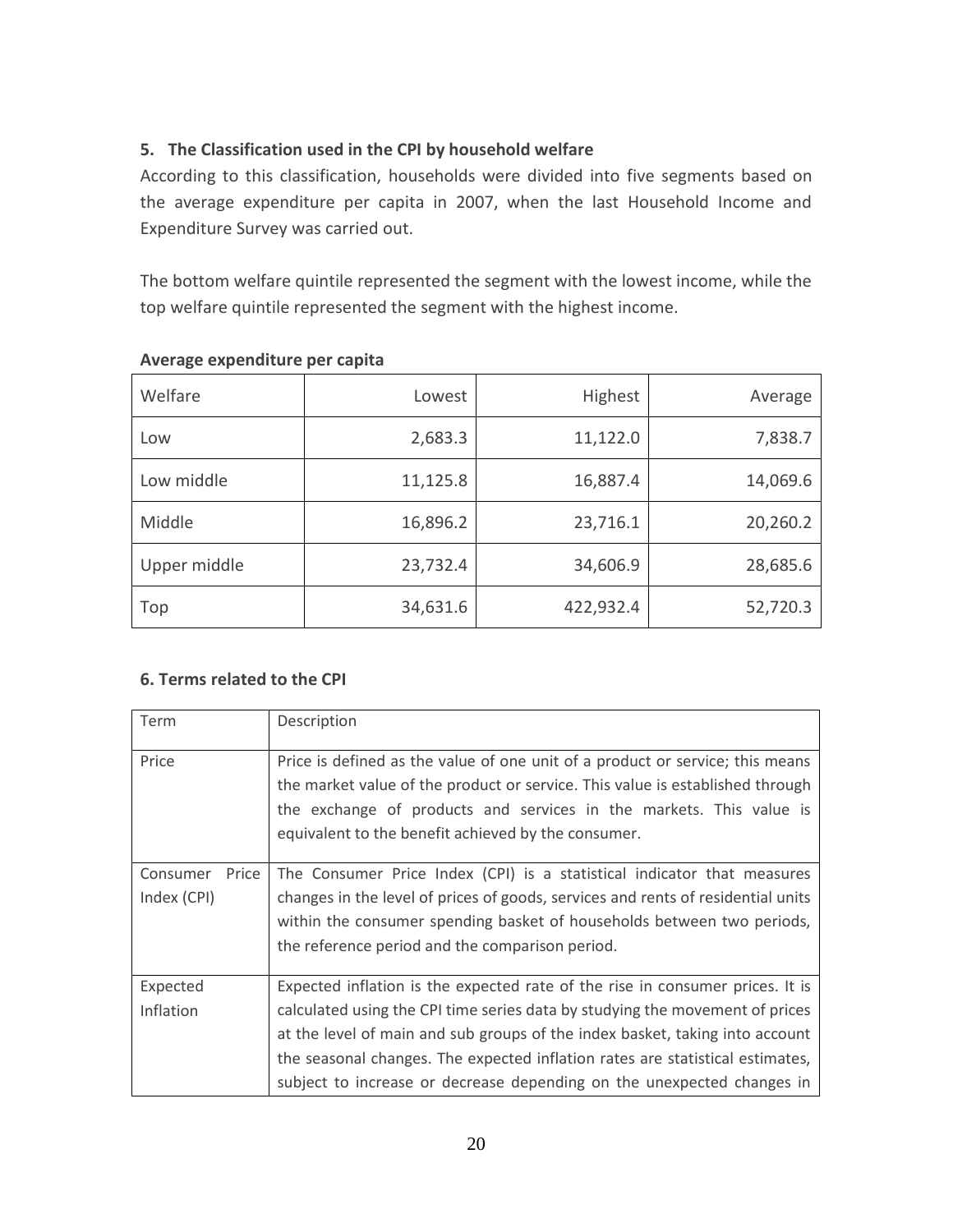|            | market prices.                                                                                                                   |
|------------|----------------------------------------------------------------------------------------------------------------------------------|
| Weight     | Weight is the relative importance of a product or service within the CPI<br>basket compared with all other products or services. |
|            |                                                                                                                                  |
| Outlet     | Outlets where products or services are sold such as shops, supermarkets                                                          |
|            | and stores.                                                                                                                      |
|            |                                                                                                                                  |
| Periods of | Periods of collection are the adopted periods to repeat the survey of all                                                        |
| Collection | groups in each basket. The period might be one weekly, semi-monthly,                                                             |
|            | monthly or quarterly.                                                                                                            |

# **7. Classification used in the CPI by household type**

According to this classification, households were divided into three types, citizen, noncitizen and share household:

- Citizen household: is one person or more from the UAE citizens, who live permanently in the Emirate of Abu Dhabi. They should have a head, while their members might be related to each other or not and they should share accommodation and food.
- Non- citizen household; is one person or more who are non UAE citizen. The members of the non-citizen household should share accommodation and food, while they might be related or not and they should have a head. The household is considered non- citizen if the head is non-citizen and wife is non-citizen, even if the wife has citizen children from a previous marriage.
- Share household: is a group of persons (more than two) regardless of their nationalities. It should have a head and their members might be related to each other or not. The members of the share household share accommodation but they normally do not share food.

# **8. Geographical Scope**

The current geographical scope of SCAD covers the Emirate of Abu Dhabi including all sub regions. However, the comprehensive coverage to the whole Emirate is essential but it requires a huge effort in order to collect the prices on a regular basis from all the regions of the Emirate.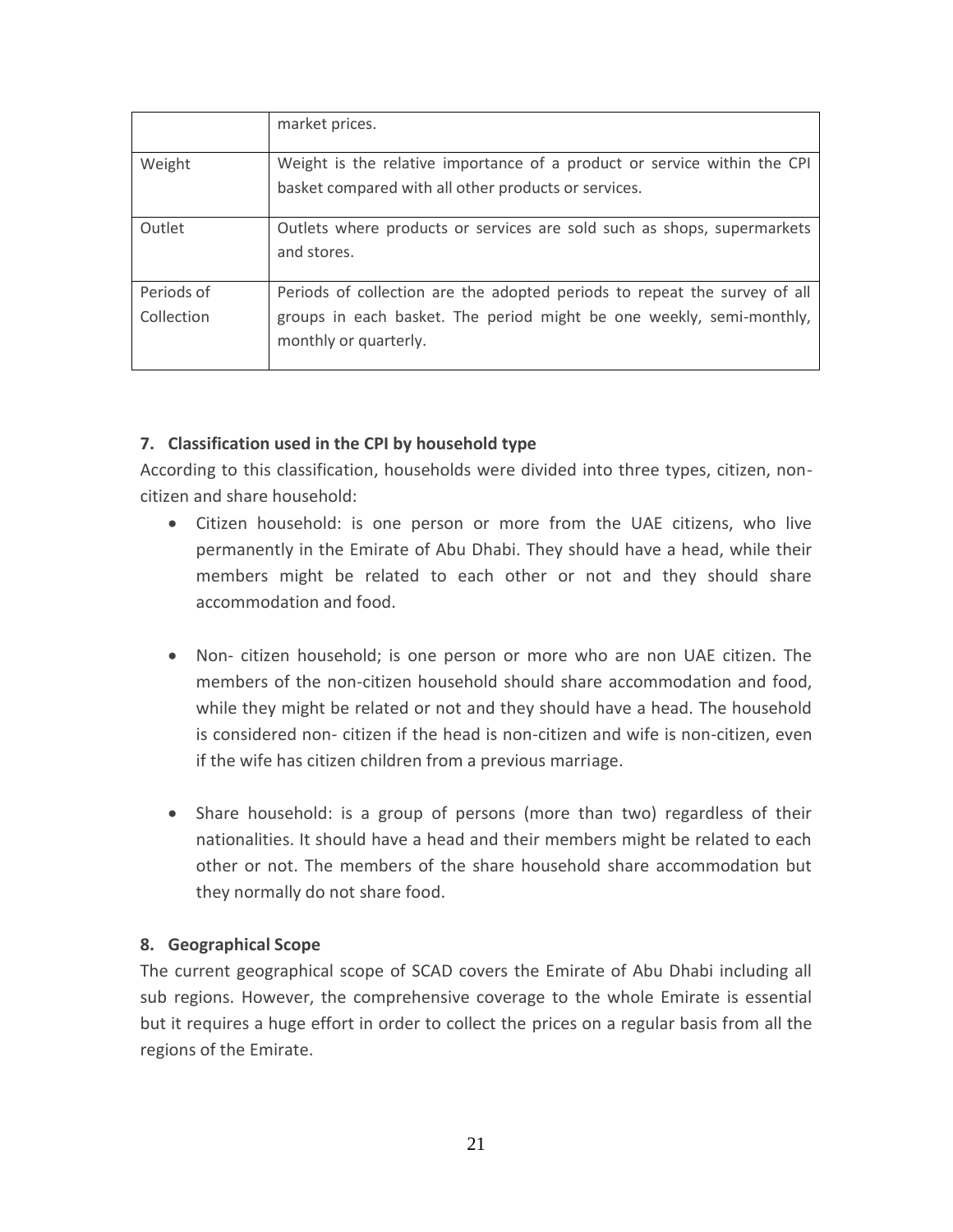## **9. Sources of Goods and Services**

Sources used for the collection of price data were determined through field visits conducted by a team from SCAD's Price Indices Section. The team updates SCAD on a regular basis if any source closes down or relocates premises. While choosing a source, it has been taken into consideration that it should represent a large segment of consumers in the Emirate of Abu Dhabi. Price data are currently collected from 180 sources.

# **10. Collection of Price Data**

Price data collection is a crucial stage that requires a significant amount of time and effort. The collection of price data is conducted by a group of employees who are well trained. To ensure the accuracy of the collected prices, the price of a sample of goods and services are reviewed through field visits. Each group of prices is collected differently, some is collected weekly, and others are collected monthly and quarterly.

In order to develop the price collection mechanism and cope with the latest IT trends, SCAD developed a comprehensive system that aims at calculating CPI using tablets. The system aims at:

- Implementation of all CPI stages.
- Provision of electronic programs and tools required for the price data collection (field collection) and transfer of data to the tablets, in addition to receiving data and transfer to the prices database.
- Ability to examine data accuracy and integration at all stages of the system, including preparation of the goods and services basket, the field work and calculating the index.
- Ability to calculate the CPI for any region of the Emirate (according to the geographical scope).
- Ability to deal with special situations that may arise during data collection or CPI calculation such as disappearance of goods, resources, and changes in the goods.
- Determining the goods and services basket of the base year with the relative weights of the groups, in addition to calculating the prices of goods and services of the base year.
- Assisting data collectors while editing data by connecting the current data base with the previous one.